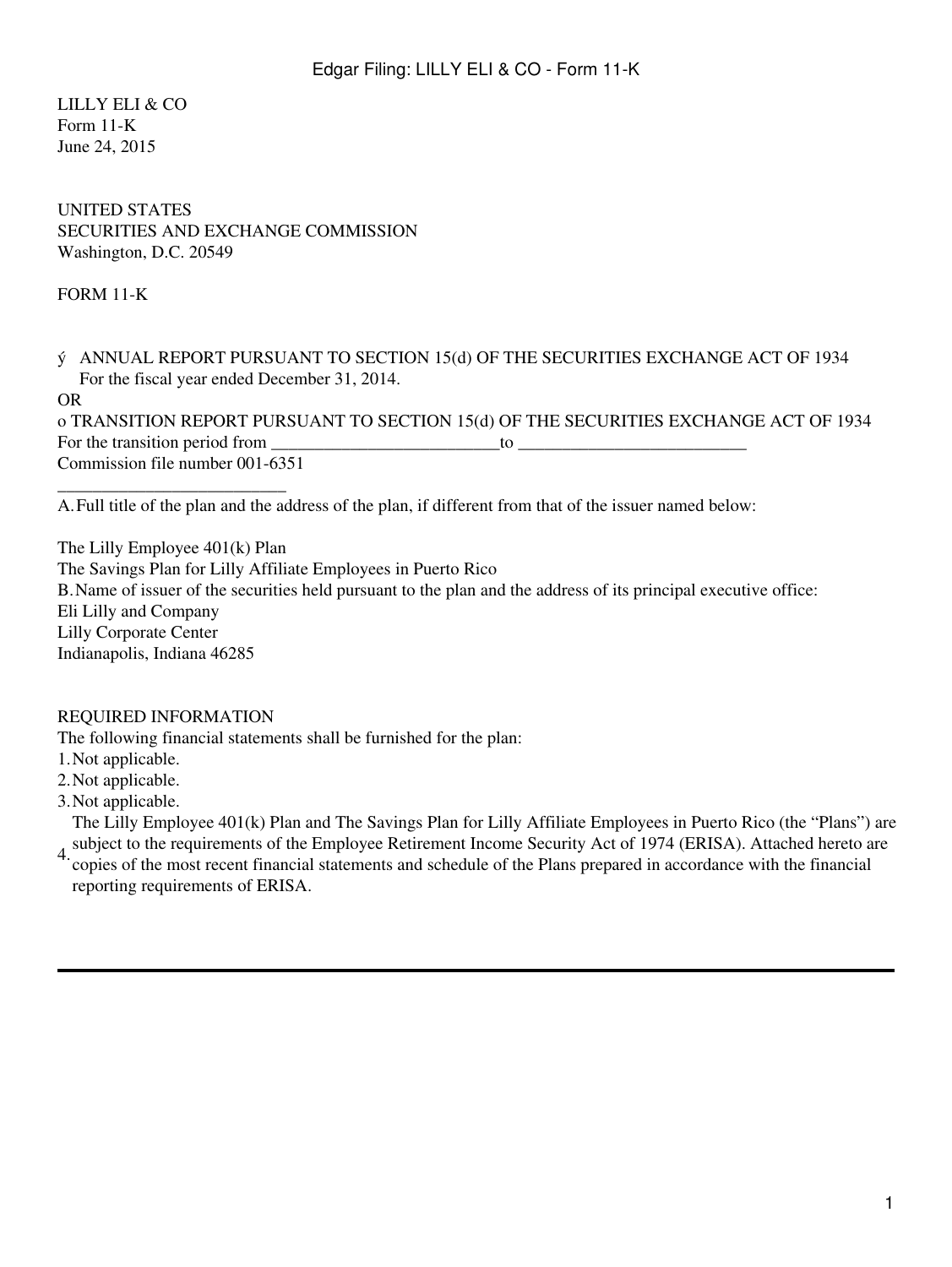The Lilly Employee 401(k) Plan and The Savings Plan for Lilly Affiliate Employees in Puerto Rico Financial Statements and Supplemental Schedules December 31, 2014 and 2013 and for the Year Ended December 31, 2014

| Table of Contents                                                                                   |    |
|-----------------------------------------------------------------------------------------------------|----|
| Report of Independent Registered Public Accounting Firm                                             | 3  |
| <b>Financial Statements</b>                                                                         |    |
| Statements of Net Assets Available for Benefits - 2014                                              | 4  |
| Statements of Net Assets Available for Benefits - 2013                                              |    |
| Statements of Changes in Net Assets Available for Benefits                                          | 6  |
| Notes to Financial Statements                                                                       |    |
| <b>Supplemental Schedules</b>                                                                       |    |
| Schedule H, Line 4i - Schedule of Assets (Held at End of Year) - The Lilly Employee                 | 19 |
| $401(k)$ Plan                                                                                       |    |
| Schedule H, Line 4i - Schedule of Assets (Held at End of Year) - The Savings Plan for Lilly $_{20}$ |    |
| Affiliate Employees in Puerto Rico                                                                  |    |
| <b>Signatures</b>                                                                                   | 21 |
| Exhibit 23 Consent of Independent Registered Public Accounting Firm                                 | 23 |
|                                                                                                     |    |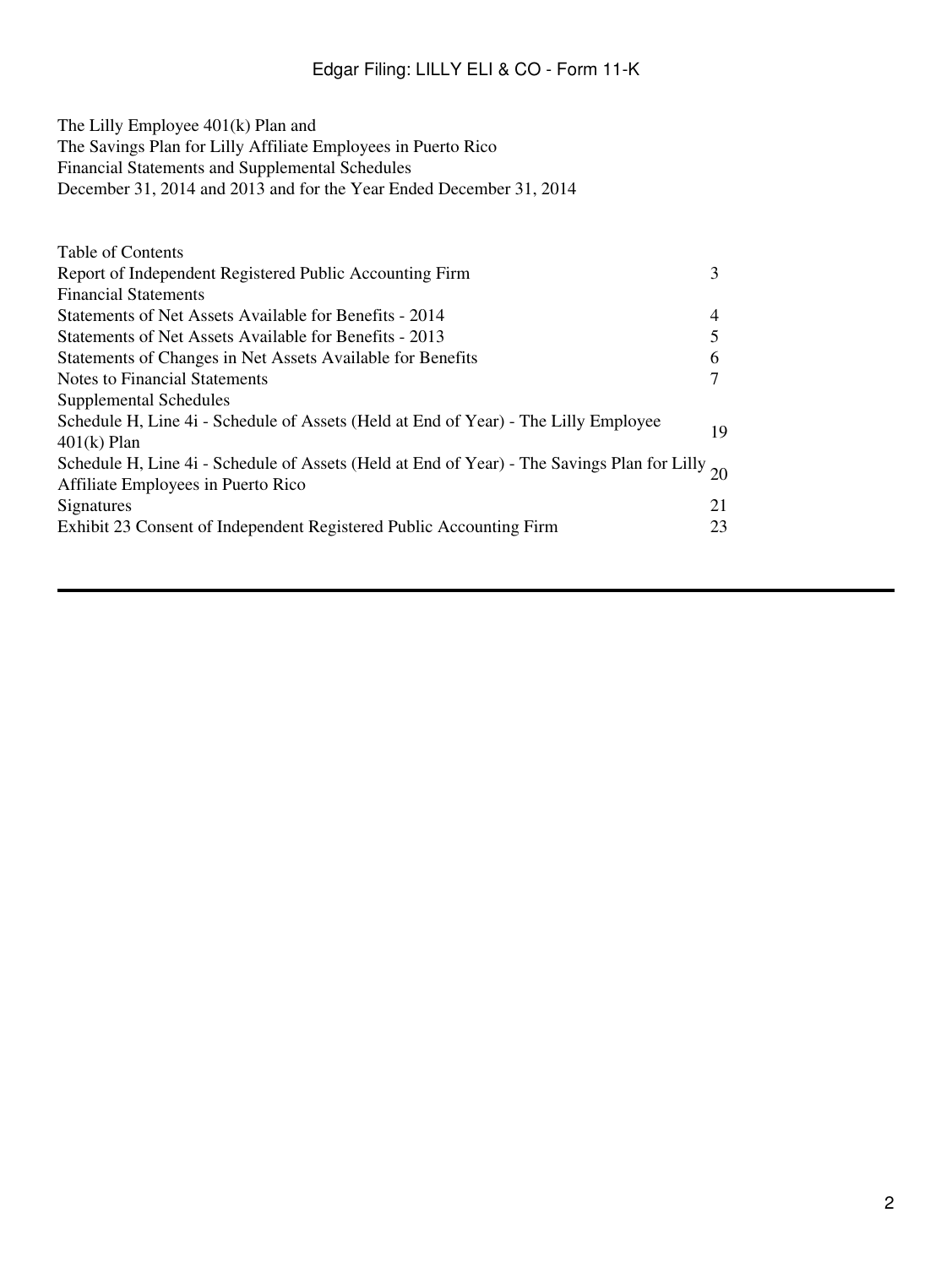Report of Independent Registered Public Accounting Firm The Employee Benefits Committee Eli Lilly and Company

We have audited each of the accompanying statements of net assets available for benefits of The Lilly Employee 401(k) Plan and The Savings Plan for Lilly Affiliate Employees in Puerto Rico (the Plans) as of December 31, 2014 and 2013, and the related statements of changes in net assets available for benefits for the Plans for the year ended December 31, 2014. These financial statements are the responsibility of the Plans' management. Our responsibility is to express an opinion on these financial statements based on our audits.

We conducted our audits in accordance with the standards of the Public Company Accounting Oversight Board (United States). Those standards require that we plan and perform the audit to obtain reasonable assurance about whether the financial statements are free of material misstatement. We were not engaged to perform an audit of the Plan's internal control over financial reporting. Our audits included consideration of internal control over financial reporting as a basis for designing audit procedures that are appropriate in the circumstances, but not for the purpose of expressing an opinion on the effectiveness of the Plans' internal control over financial reporting. Accordingly, we express no such opinion. An audit also includes examining, on a test basis, evidence supporting the amounts and disclosures in the financial statements, assessing the accounting principles used and significant estimates made by management, and evaluating the overall financial statement presentation. We believe that our audits provide a reasonable basis for our opinion.

In our opinion, the financial statements referred to above present fairly, in all material respects, the net assets available for benefits of the Plans at December 31, 2014 and 2013, and the changes in net assets available for benefits for the Plans for the year ended December 31, 2014, in conformity with U.S. generally accepted accounting principles. The accompanying supplemental schedules of assets (held at end of year) as of December 31, 2014 have been subjected to audit procedures performed in conjunction with the audit of the Plans' financial statements. The information in the supplemental schedules is the responsibility of the Plans' management. Our audit procedures included determining whether the information reconciles to the financial statements or the underlying accounting and other records, as applicable, and performing procedures to test the completeness and accuracy of the information presented in the supplemental schedules. In forming our opinion on the information, we evaluated whether such information, including its form and content, is presented in conformity with the Department of Labor's Rules and Regulations for Reporting and Disclosure under the Employee Retirement Income Security Act of 1974. In our opinion, the information is fairly stated in all material respects in relation to the financial statements as a whole.

/s/ ERNST & YOUNG LLP Indianapolis, Indiana June 23, 2015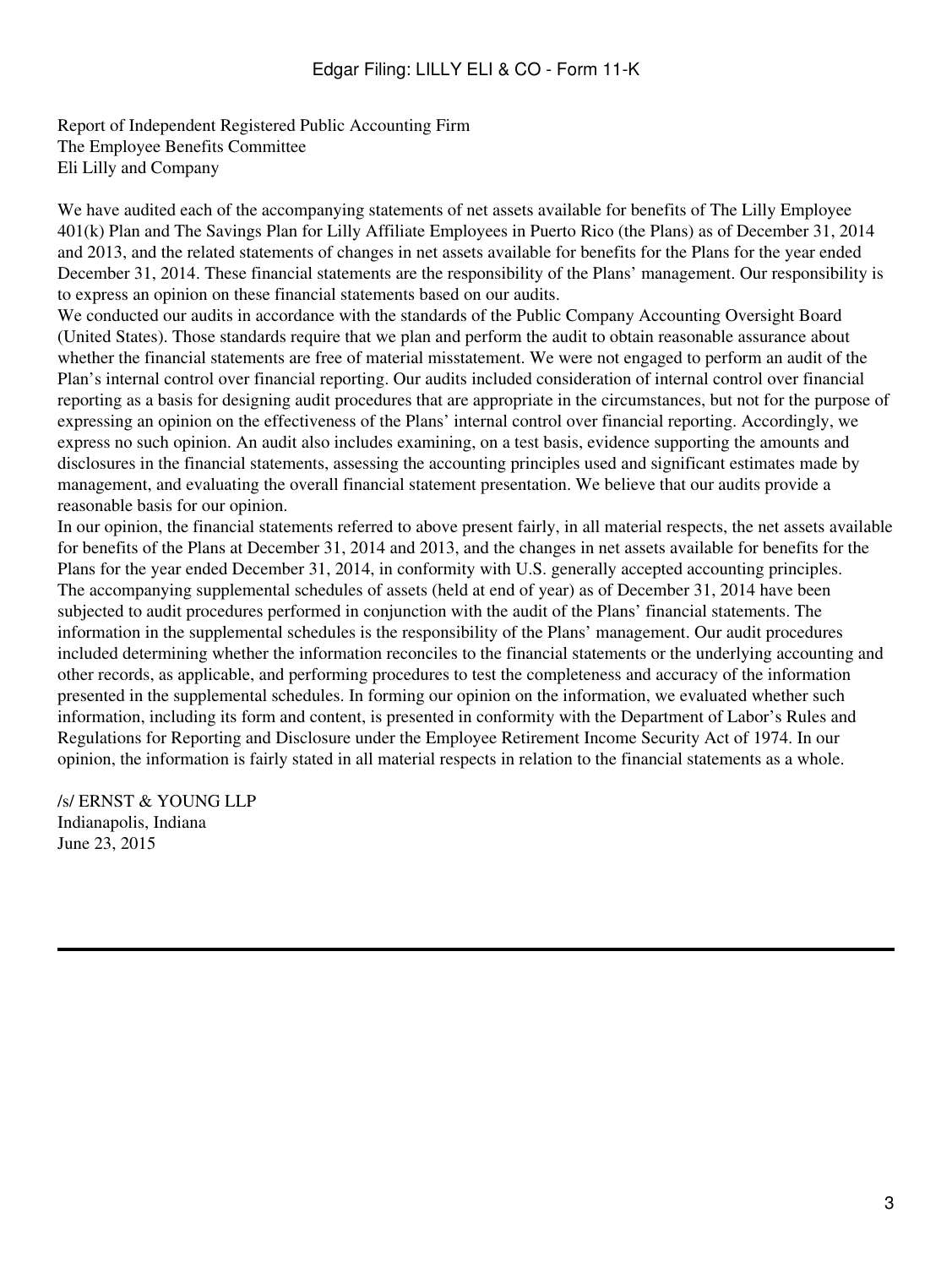The Lilly Employee 401(k) Plan and The Savings Plan for Lilly Affiliate Employees in Puerto Rico

## Statements of Net Assets Available for Benefits

December 31, 2014

|                                                     | The Lilly Employee<br>$401(k)$ Plan<br>(Plan No. 002) | The Savings Plan<br>for Lilly<br>Affiliate Employees in<br>Puerto Rico<br>(Plan No. 004) |
|-----------------------------------------------------|-------------------------------------------------------|------------------------------------------------------------------------------------------|
| Assets                                              |                                                       |                                                                                          |
| Investments:                                        |                                                       |                                                                                          |
| Interest in net assets of The Lilly                 |                                                       |                                                                                          |
| <b>Employee Savings Plan Master Trust</b>           | \$5,462,047,721                                       | \$152,807,712                                                                            |
| Receivables:                                        |                                                       |                                                                                          |
| Employer contribution                               | 8,298,151                                             | 324,662                                                                                  |
| Notes receivable from participants                  | 35,407,612                                            | 3,065,480                                                                                |
|                                                     | 43,705,763                                            | 3,390,142                                                                                |
| Net assets reflecting all investments at fair value | 5,505,753,484                                         | 156, 197, 854                                                                            |
| Adjustment from fair value to contract value for    |                                                       |                                                                                          |
| fully benefit-responsive investment contracts       | (184, 457)                                            | (6,699)<br>$\mathcal{E}$                                                                 |
| Net assets available for benefits                   | \$5,505,569,027                                       | \$156,191,155                                                                            |
| See accompanying notes.                             |                                                       |                                                                                          |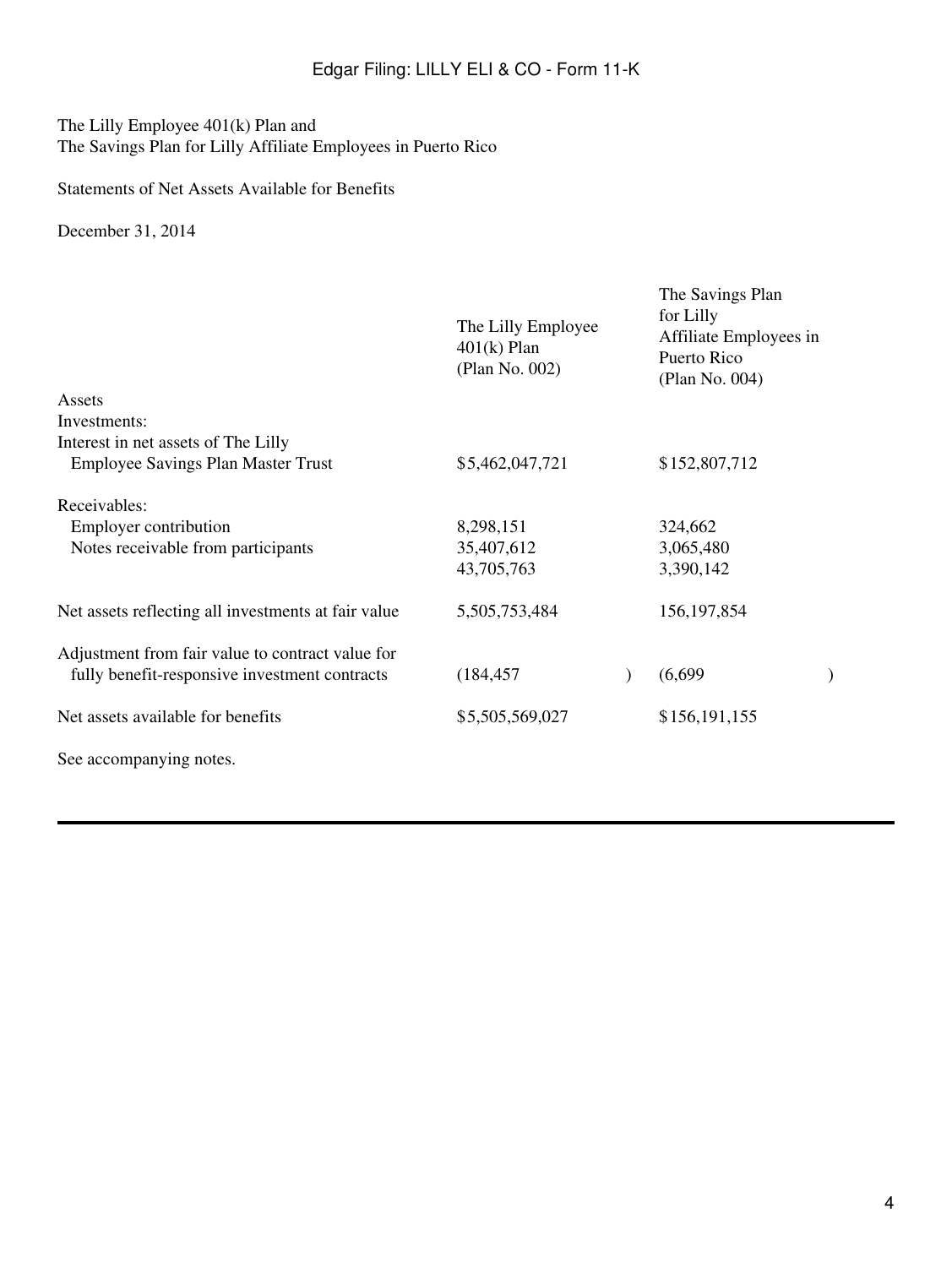The Lilly Employee 401(k) Plan and The Savings Plan for Lilly Affiliate Employees in Puerto Rico

## Statements of Net Assets Available for Benefits

December 31, 2013

|                                                     | The Lilly Employee<br>$401(k)$ Plan<br>(Plan No. 002) | The Savings Plan<br>for Lilly<br>Affiliate Employees in<br>Puerto Rico<br>(Plan No. 004) |
|-----------------------------------------------------|-------------------------------------------------------|------------------------------------------------------------------------------------------|
| Assets                                              |                                                       |                                                                                          |
| Investments:                                        |                                                       |                                                                                          |
| Interest in net assets of The Lilly                 |                                                       |                                                                                          |
| <b>Employee Savings Plan Master Trust</b>           | \$4,991,119,247                                       | \$132,677,523                                                                            |
| Receivables:                                        |                                                       |                                                                                          |
| Employer contribution                               | 8,069,219                                             | 318,339                                                                                  |
| Notes receivable from participants                  | 33,509,313                                            | 3,082,773                                                                                |
|                                                     | 41,578,532                                            | 3,401,112                                                                                |
| Net assets reflecting all investments at fair value | 5,032,697,779                                         | 136,078,635                                                                              |
| Adjustment from fair value to contract value for    |                                                       |                                                                                          |
| fully benefit-responsive investment contracts       | 4,581,895                                             | 163,539                                                                                  |
| Net assets available for benefits                   | \$5,037,279,674                                       | \$136,242,174                                                                            |
| See accompanying notes.                             |                                                       |                                                                                          |
|                                                     |                                                       |                                                                                          |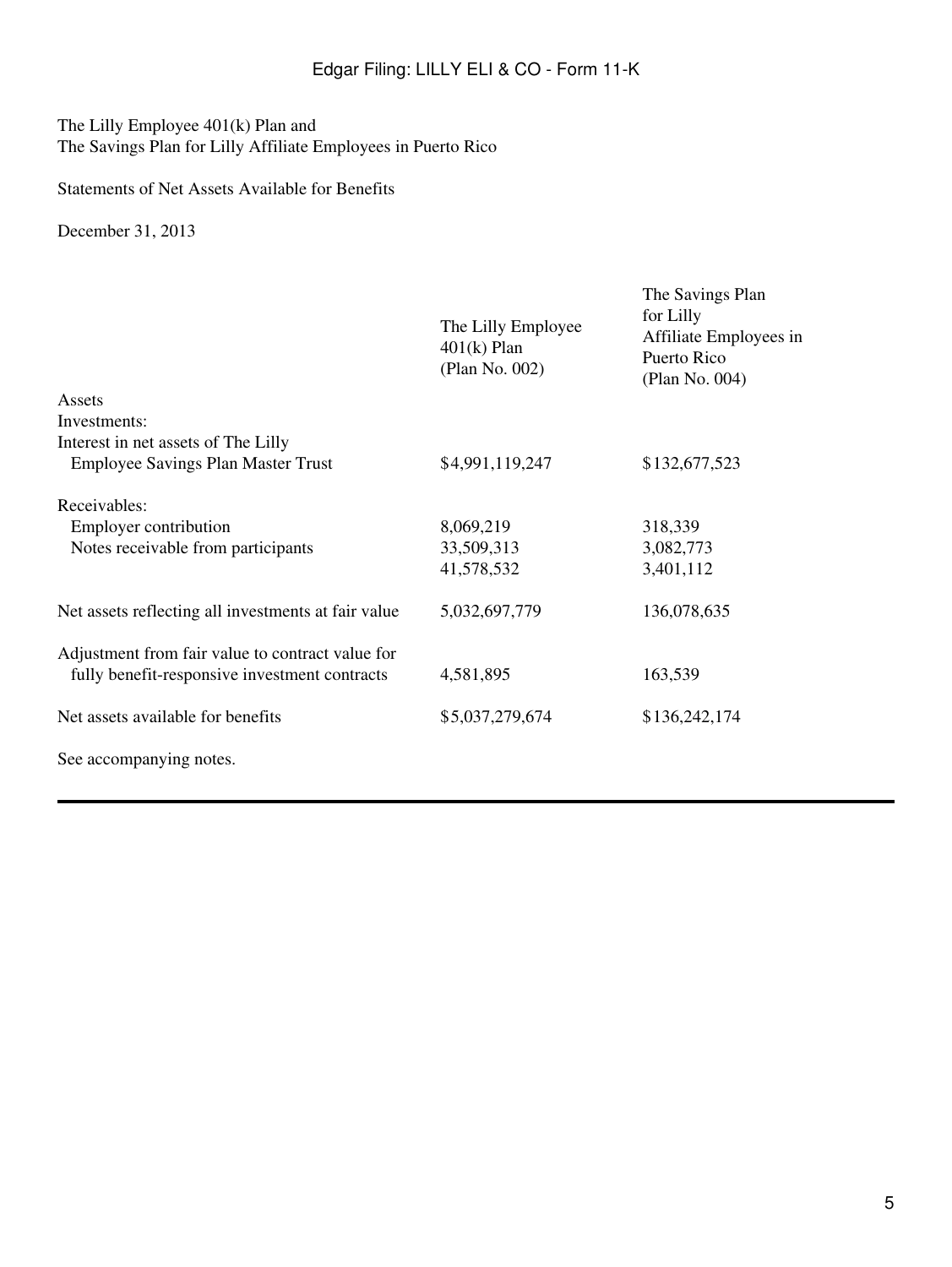The Lilly Employee 401(k) Plan and The Savings Plan for Lilly Affiliate Employees in Puerto Rico

Statements of Changes in Net Assets Available for Benefits

| Year Ended December 31, 2014                          |                                                                                          |  |
|-------------------------------------------------------|------------------------------------------------------------------------------------------|--|
| The Lilly Employee<br>$401(k)$ Plan<br>(Plan No. 002) | The Savings Plan<br>for Lilly<br>Affiliate Employees in<br>Puerto Rico<br>(Plan No. 004) |  |
|                                                       |                                                                                          |  |
|                                                       |                                                                                          |  |
|                                                       | \$6,553,069                                                                              |  |
|                                                       | 3,996,538                                                                                |  |
|                                                       | 119,523                                                                                  |  |
|                                                       |                                                                                          |  |
|                                                       |                                                                                          |  |
|                                                       | 15,721,286                                                                               |  |
|                                                       | 26,390,416                                                                               |  |
|                                                       |                                                                                          |  |
| 304,480,567                                           | 6,246,829                                                                                |  |
| 2,447,396                                             | 194,606                                                                                  |  |
| 306,927,963                                           | 6,441,435                                                                                |  |
| 468,289,353                                           | 19,948,981                                                                               |  |
|                                                       |                                                                                          |  |
| 5,037,279,674                                         | 136,242,174                                                                              |  |
|                                                       |                                                                                          |  |
| \$5,505,569,027                                       | \$156,191,155                                                                            |  |
|                                                       |                                                                                          |  |
|                                                       | \$194,465,861<br>100,964,939<br>1,380,546<br>478,405,970<br>775,217,316                  |  |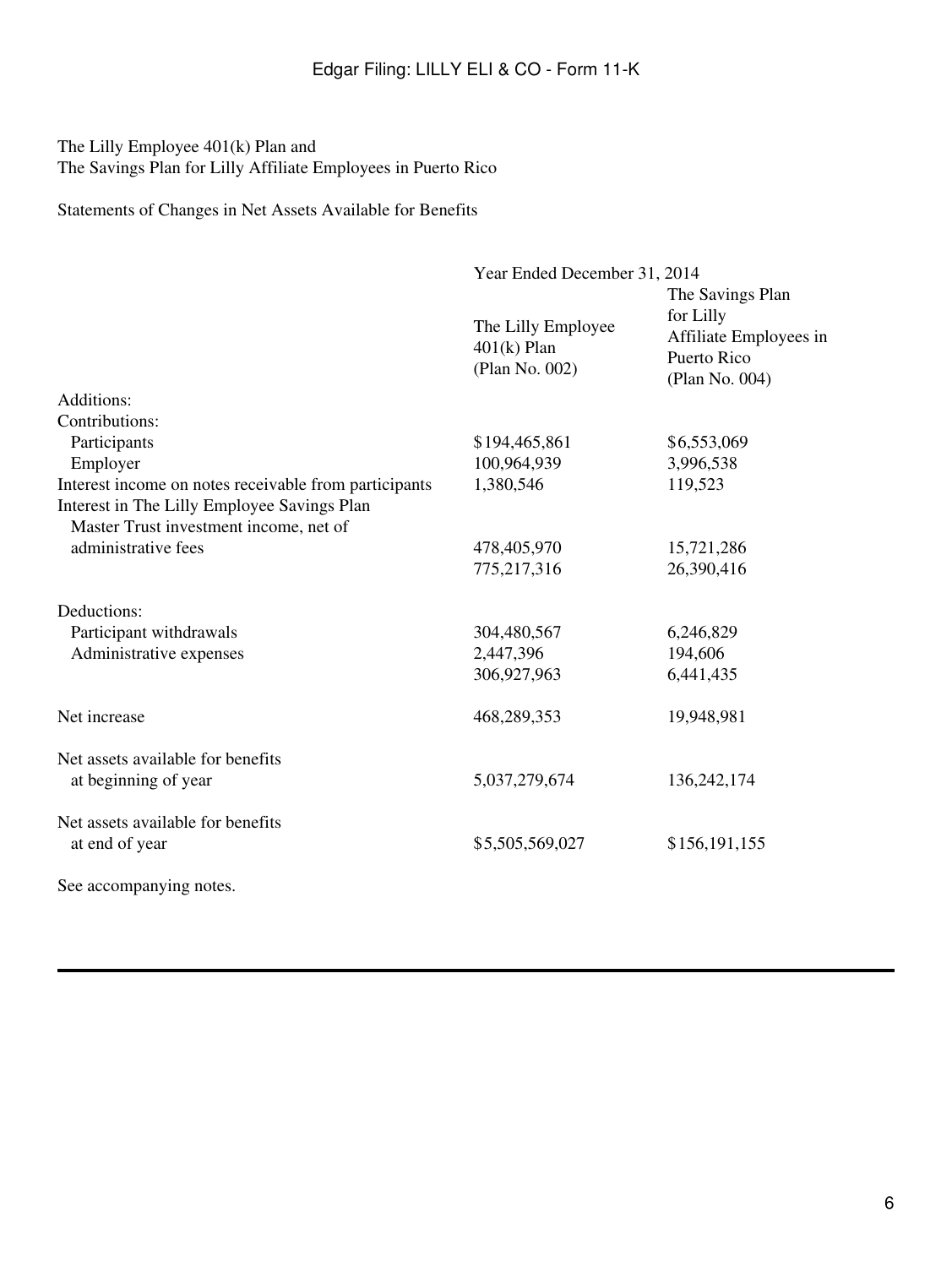The Lilly Employee 401(k) Plan and The Savings Plan for Lilly Affiliate Employees in Puerto Rico Notes to Financial Statements December 31, 2014

1. Description of the Plans

The accompanying financial statements comprise the employee savings plans of Eli Lilly and Company (the Company) and certain of the Company's U.S. and Puerto Rico affiliates that participate as of the end of the stated period in The Lilly Savings Plan Master Trust (the Master Trust). General

The Lilly Employee 401(k) Plan (Plan No. 002) (the 401(k) Plan) was established for the benefit of eligible employees of Eli Lilly and Company and participating subsidiary and affiliated companies. The Savings Plan for Lilly Affiliate Employees in Puerto Rico (Plan No. 004) (the Puerto Rico Plan) was established for the benefit of resident eligible employees of, and certain employees within, the Commonwealth of Puerto Rico.

The following description of the 401(k) Plan and the Puerto Rico Plan (collectively, the Plans) provides only general information. Participants should refer to the applicable plan document and the Plans' summary plan descriptions for more complete information.

Hewitt Associates LLC is the recordkeeper of the Plans. The Company is the plan sponsor for the 401(k) Plan, and Lilly del Caribe, Inc. is the plan sponsor for the Puerto Rico Plan. The Employee Benefits Committee of the Company is the plan administrator for the Plans.

Full-time employees become eligible for participation in the Plans on the first day of employment. Seasonal, part-time, or other special-status employees must complete 1,000 hours of service within a 12-consecutive-month period to be eligible. The Plans allow for participant contributions from 1% to 50% of base compensation up to applicable regulatory limits. Participants have the option of enrolling in a program to increase their contribution rates automatically each year. Matching contributions by the Company are currently 100% of the employee contributions up to the 6% employee contribution level, subject to Internal Revenue Service (IRS) limits. Contributions

Participants may designate that their contributions be invested in any of the investment options offered by the Plans. Participants may elect to direct or transfer their contributions to Eli Lilly and Company common stock (the Company Stock Fund). Participants are allowed to take payment of the Company Stock Fund dividends in lieu of having them reinvested in their participant accounts. Further, participants can buy and sell investments of the Company Stock Fund within the Plans and transfer money, vested or nonvested, from any of the investment options into and out of any of the other investment options, including the Company Stock Fund.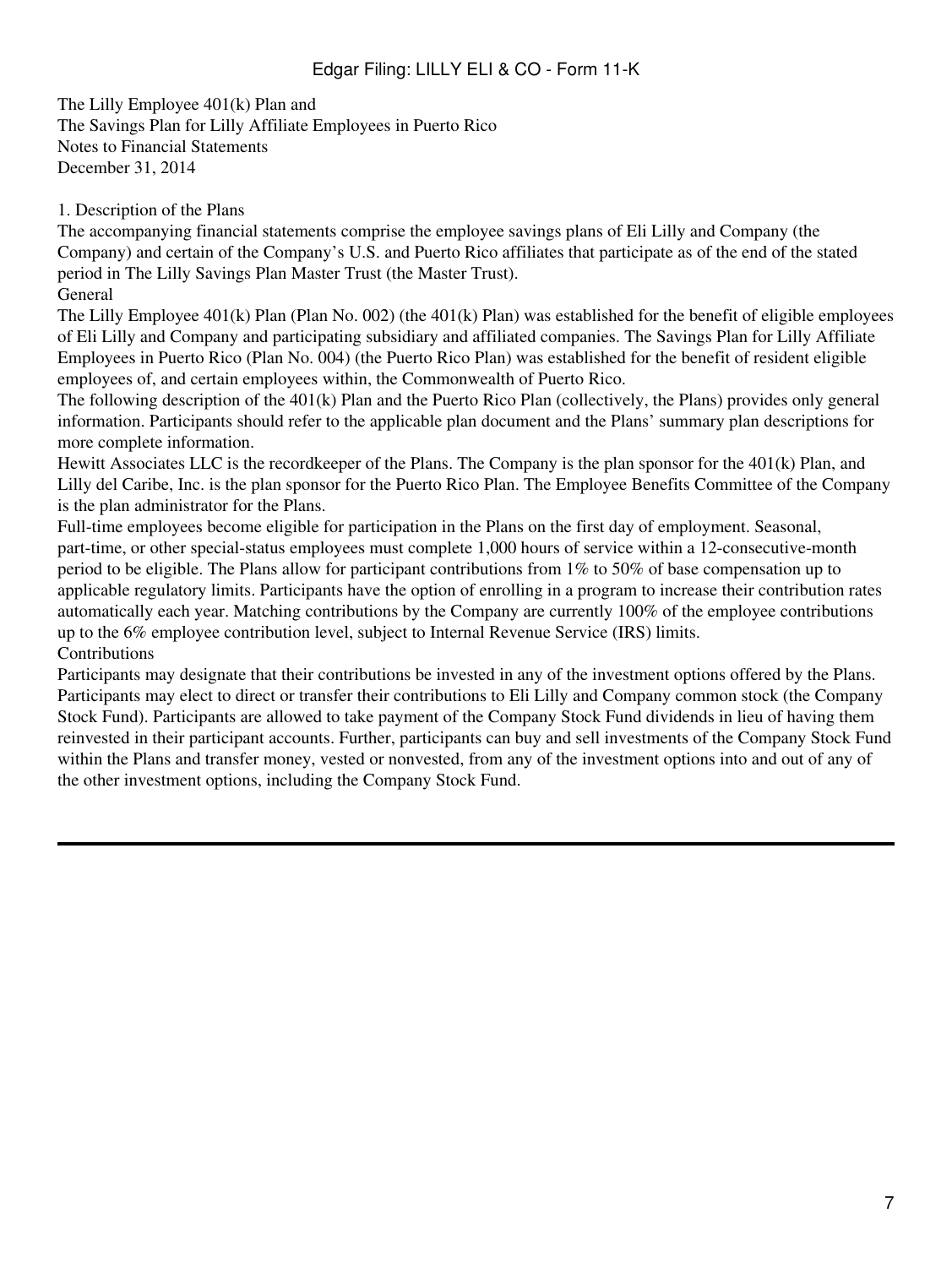The Lilly Employee 401(k) Plan and The Savings Plan for Lilly Affiliate Employees in Puerto Rico Notes to Financial Statements, cont. December 31, 2014

#### Vesting

All participants are vested immediately in their own contributions. All participants with two credited years of service are vested and entitled to receive 100% of the Company's matching contributions. Forfeitures of approximately \$346,000 for the 401(k) Plan were applied to decrease the Company's contributions during 2014 for the 401(k) Plan. Forfeitures of approximately \$37,000 were applied to decrease the Company's contributions during 2014 for the Puerto Rico Plan.

#### Participant Loans

Participants may borrow from their accounts a minimum of \$1,000 and a maximum of the least of (1) one-half of the amount of the participant's vested account, (2) 90% of the portion of the participant's account balance attributable to the participant's pretax contributions and rollover account, and (3) \$50,000 (all of which are reduced by any unpaid loan balance). The loans are collateralized by the participant's vested account and bear interest at prime plus 1%. Should the participant terminate as an employee, the balance of the outstanding loan becomes due and payable. Related fees are recorded as administrative expenses and are expensed when they are incurred. **Termination** 

The Plans are subject to and are intended to comply with the provisions of the Employee Retirement Income Security Act of 1974 (ERISA) and applicable IRS or Puerto Rico Treasury requirements. The Company has the right to terminate the Plans subject to the provisions of ERISA and the Plans. In the event the Plans are terminated, each participant's account shall be nonforfeitable with respect to both the employee's and the Company's contributions, and the net assets are to be set aside for payment of withdrawals by participants.

2. Significant Accounting Policies

#### Investment Valuation and Income Recognition

Investments held by the Plans are stated at fair value. Fair value is defined as the price that would be received to sell an asset or paid to transfer a liability in an orderly transaction between market participants at the measurement date (an exit price). See Note 4 for further discussion of fair value measurements.

As described in Accounting Standards Codification (ASC) 962, Defined Contribution Plans, investment contracts held by a defined contribution plan are required to be reported at fair value. However, contract value is the relevant measurement attribute for that portion of the net assets available for benefits of a defined contribution plan attributable to fully benefit-responsive investment contracts because contract value is the amount participants would receive if they were to initiate permitted transactions under the terms of the plan. The Plans invest in synthetic guaranteed investment contracts (synthetic GICs) within the Master Trust. As required by ASC 962, the statements of net assets available for benefits present the fair value of the investment in the Master Trust, as well as the adjustment of the investment in the Master Trust from fair value to contract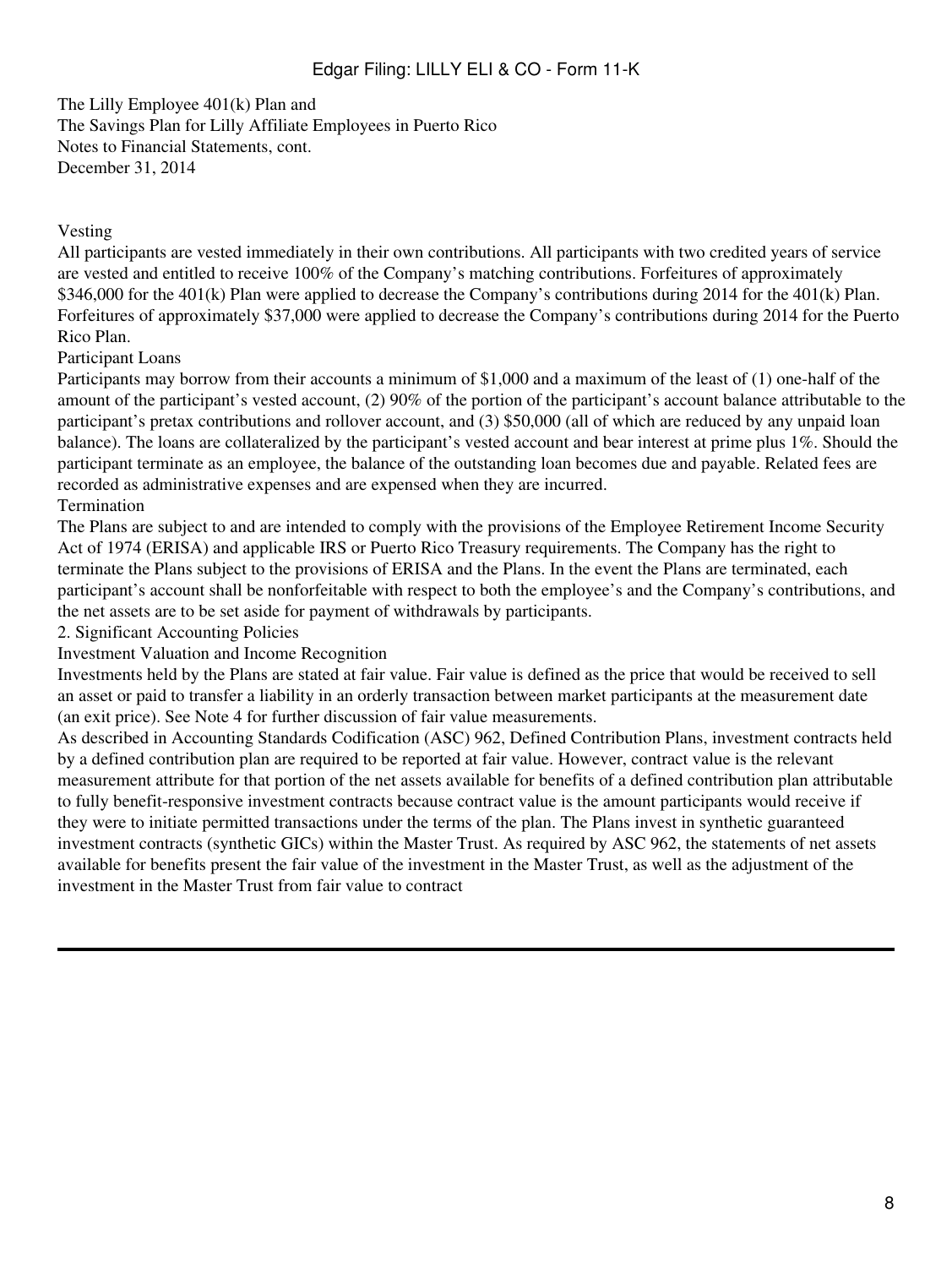The Lilly Employee 401(k) Plan and The Savings Plan for Lilly Affiliate Employees in Puerto Rico Notes to Financial Statements, cont. December 31, 2014

value relating to the synthetic GICs. The statements of changes in net assets available for benefits are prepared on a contract-value basis.

Notes Receivable From Participants

Notes receivable from participants represent participant loans that are recorded at their unpaid principal balances plus any accrued but unpaid interest. Interest income on notes receivable from participants is recorded when it is earned. No allowance for credit losses has been recorded as of December 31, 2014 or 2013. If a participant ceases to make loan repayments and the plan administrator deems the participant loan to be a distribution, the participant loan balance is reduced and a benefit payment is recorded.

New Accounting Pronouncements

In May 2015, the Financial Accounting Standards Board (FASB) issued Accounting Standards Update (ASU) 2015-07, Disclosures for Investments in Certain Entities That Calculate Net Asset Value per Share (or Its Equivalent). This update amends ASC 820, Fair Value Measurement. This update removes the requirement to categorize within the fair value hierarchy all investments for which fair value is measured using the net asset value per share practical expedient.

The disclosure requirements are effective for fiscal years beginning after December 15, 2015 for public entities, and are required to be provided retrospectively for all comparative periods presented. Management does not expect the adoption of this standard to have a significant impact on the Plans' financial statements.

Use of Estimates and Basis of Accounting

The preparation of financial statements in conformity with GAAP requires management to make estimates that affect the amounts reported in the financial statements and accompanying notes. Actual results could differ from these estimates. The accompanying financial statements have been prepared on the accrual basis of accounting. Reclassification

Certain prior year amounts have been reclassified to conform to the current year presentation.

3. Master Trust

The Plans provide that both participant contributions and company-matching contributions be held in a trust by an independent trustee for the benefit of participating employees. During 2014 and 2013, Northern Trust Company maintained the accounting of the aggregate value of assets associated with each plan participating in the Master Trust. The respective ownership interest of each plan is determined using a unit-valuation method.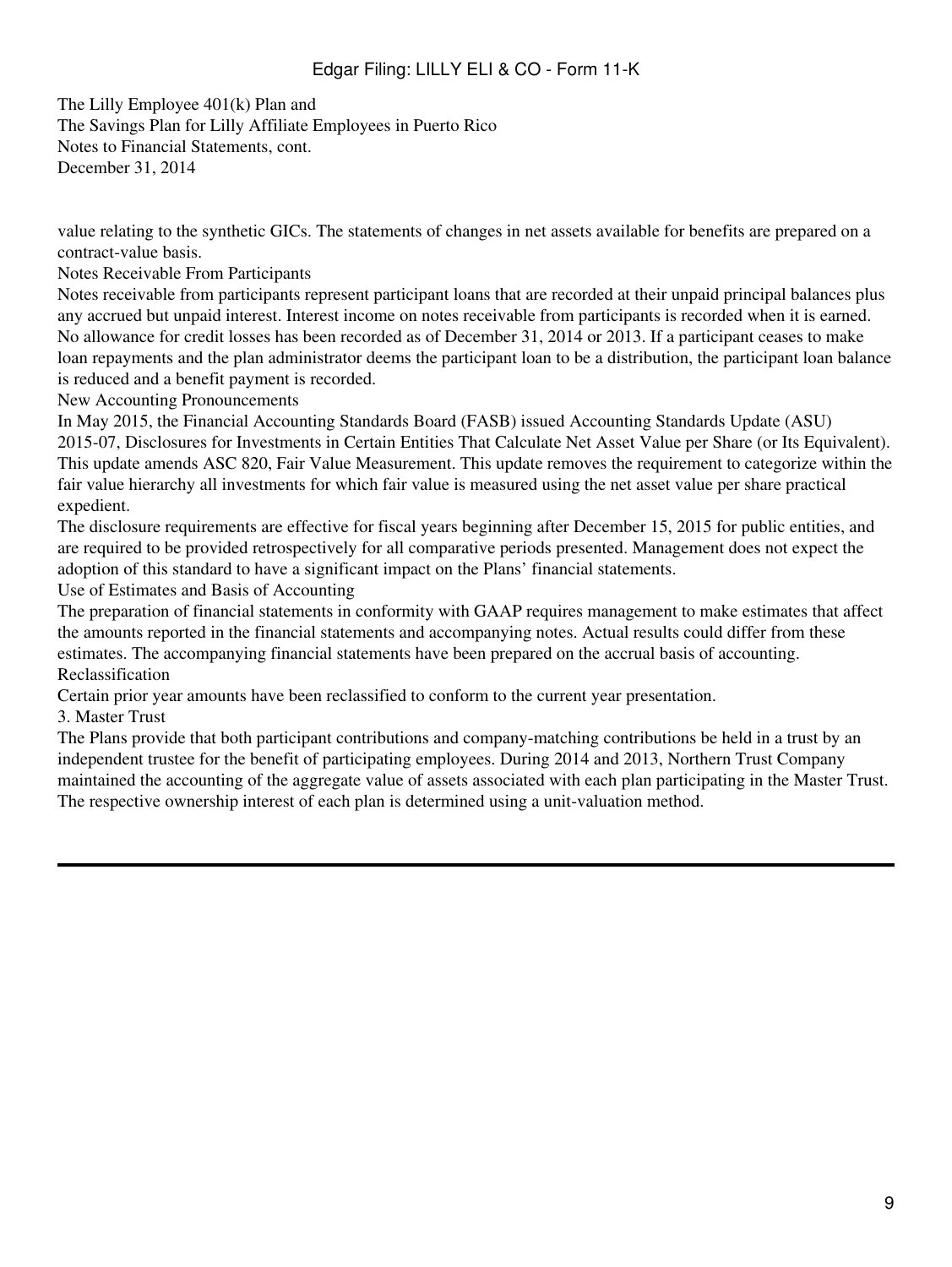The Lilly Employee 401(k) Plan and The Savings Plan for Lilly Affiliate Employees in Puerto Rico Notes to Financial Statements, cont. December 31, 2014

Purchases and sales of securities are recorded on a trade-date basis. Interest income is recorded as earned. Dividends are recorded on the ex-dividend date. Net appreciation includes gains and losses on investments bought and sold as well as held during the year.

Investment income, including net appreciation/depreciation in fair value of investments and expenses, is allocated to the participating plans based upon their pro rata shares in the net assets of the Master Trust.

The Master Trust holds synthetic GICs with third-party financial service institutions. The synthetic GICs are wrap contracts paired with an underlying investment portfolio of common/collective trust funds, owned by the Plans, that invest in average-quality, intermediate- term, fixed-income securities. A synthetic GIC credits the holder's account with a stated interest rate for a specified period of time. Investment gains and losses are amortized over the expected duration through the calculation of the interest rate applicable to the Plans on a prospective basis. Synthetic GICs provide for a variable crediting rate, which typically resets at least quarterly, and the issuer of the wrap contract provides assurance that future adjustments to the crediting rate cannot result in a crediting rate less than zero. The crediting rate is primarily based on the current yield-to-maturity of the covered investments, plus or minus amortization of the difference between the market value and contract value of the covered investments over the expected duration at the time of computation. The crediting rate is most impacted by the change in the annual effective yield-to-maturity of the underlying securities but is also affected by the differential between the contract value and the market value of the covered investments.

Generally, payments will be made pro rata, based on the percentage of investments covered by each issuer. The terms of an investment contract generally provide for settlement of payments only upon termination of the contract or total liquidation of the covered investments. Contract termination occurs whenever the contract value or market value of the covered investments reaches zero or upon certain events of default. If the contract terminates due to issuer default (other than a default occurring because of a decline in its rating), the issuer will generally be required to pay to the Plans the excess, if any, of contract value over market value on the date of termination. If a synthetic GIC terminates due to a decline in the ratings of the issuer, the issuer may be required to pay to the Plans the cost of acquiring a replacement contract (i.e., replacement cost) within the meaning of the contract. If the contract terminates when the market value equals zero, the issuer will pay the excess of contract value over market value to the Plans to the extent necessary for the Plans to satisfy outstanding contract value withdrawal requests. Contract termination also may occur by either party upon election and notice. However, such election by a contract issuer would allow for a gradual asset risk wind-down over the portfolio's duration and would maintain contract value on the Plans.

Because the synthetic GICs are fully benefit responsive, contract value is the relevant measurement attribute for that portion of the net assets available for benefits attributable to the synthetic GICs. Contract value represents contributions made under the contract, plus earnings, less participant withdrawals and administrative expenses. Participants may ordinarily direct the withdrawal or transfer of all or a portion of their investments at contract value.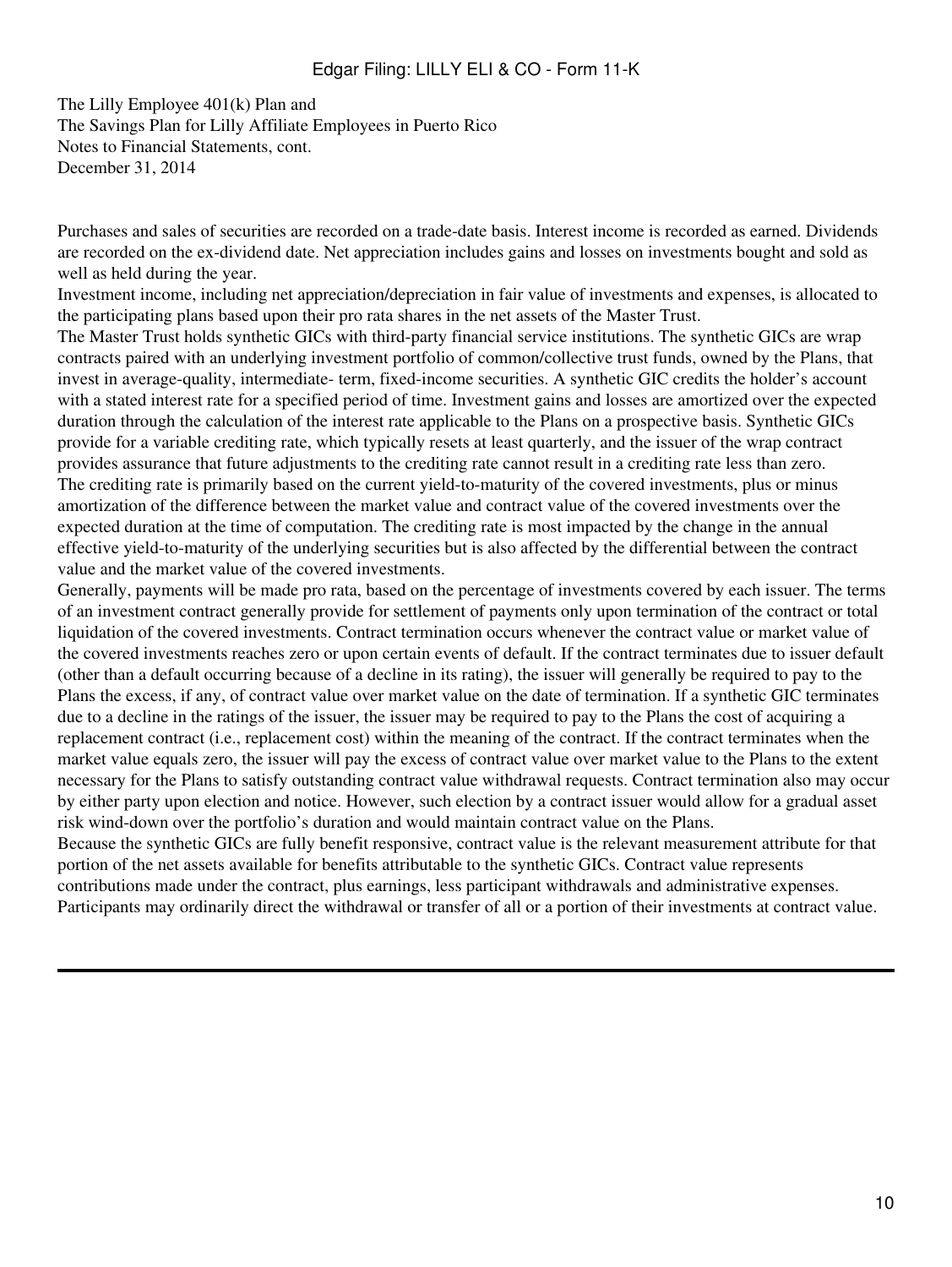The Lilly Employee 401(k) Plan and The Savings Plan for Lilly Affiliate Employees in Puerto Rico Notes to Financial Statements, cont. December 31, 2014

|                                                 | 2014     | 2013     |
|-------------------------------------------------|----------|----------|
| Average yields for synthetic GICs:              |          |          |
| Based on actual earnings                        | $1.53\%$ | $1.33\%$ |
| Based on interest rate credited to participants | 1.51\%   | $1.73\%$ |

Certain events, including (1) certain amendments to the plan documents (including complete or partial plan termination or merger with another plan), (2) changes to the Plans' prohibition on competing investment options or deletion of equity wash provisions, (3) bankruptcy of the plan sponsor or other plan sponsor events that cause a significant withdrawal from the Plans, and (4) the failure of the trust to qualify for exemption from federal income taxes or any required prohibited transaction exemption under ERISA, limit the ability of the Plans to transact at contract value with third-party financial institutions. The plan administrator does not believe that the occurrence of any such value event, which would limit the Plans' ability to transact at contract value with participants, is probable. The synthetic GICs generally impose conditions on both the Plans and the issuer. If an event of default, as defined, occurs and is not cured, the non-defaulting party may terminate the contract. In the event of default of an issuer, the Plans have pre-negotiated contingency coverage by which the remaining issuers contractually step in and proportionately replace the departing issuer. If this coverage exceeds dollar or time limits and the Plans are unable to negotiate continuing coverage or obtain a replacement investment contract, the Plans may experience losses if the value of the Plans' assets no longer covered by the contract is below contract value. The combination of the default of an issuer and an inability to obtain a replacement agreement could render the Plans unable to achieve their objective of maintaining a stable contract value. The plan administrator does not believe the occurrence of any such event has occurred or is probable.

At December 31, 2014 and 2013, each Plan's respective percentage interest in the Master Trust was as follows:

December 31, 2014 December 31, 2013

| 401(k) Plan      | 97.28% | 97.41% |
|------------------|--------|--------|
| Puerto Rico Plan | 2.72%  | 2.59%  |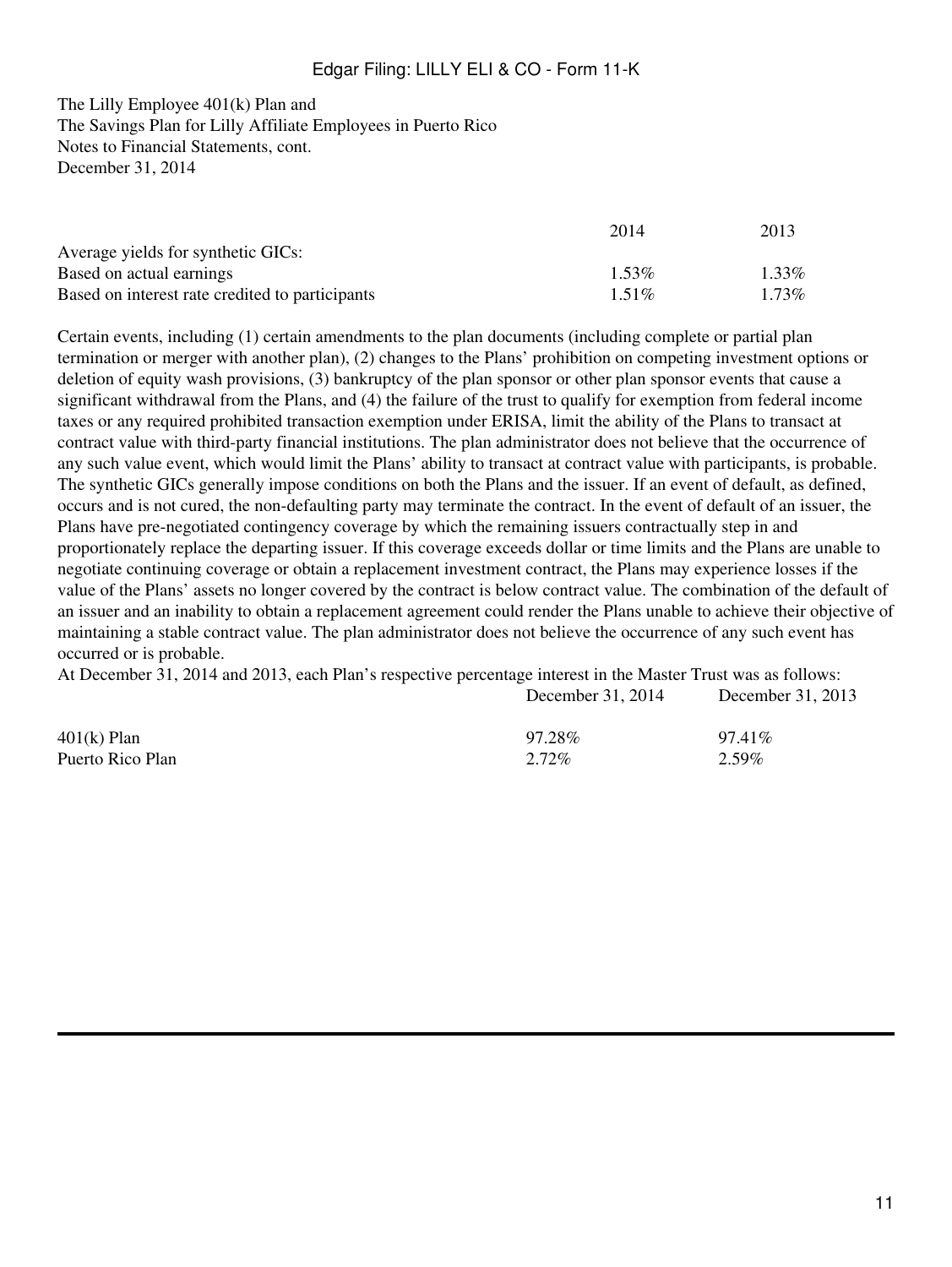The Lilly Employee 401(k) Plan and The Savings Plan for Lilly Affiliate Employees in Puerto Rico Notes to Financial Statements, cont. December 31, 2014

Information relating to the Master Trust's net assets as of December 31, 2014 and 2013, and investment income for the year ended December 31, 2014, are summarized below:

|                                                               | December 31, 2014 | December 31, 2013 |
|---------------------------------------------------------------|-------------------|-------------------|
| Net assets:                                                   |                   |                   |
| Investments at fair value:                                    |                   |                   |
| Registered investment companies                               | \$201,576,416     | \$185,126,723     |
| Eli Lilly and Company common stock                            | 733,657,735       | 592,786,770       |
| Interest in common/collective trusts                          | 4,679,443,942     | 4,345,675,041     |
| Wrapper contracts                                             | 177,340           | 208,236           |
| <b>Total Master Trust net assets</b>                          | \$5,614,855,433   | \$5,123,796,770   |
|                                                               |                   |                   |
| Year ended December 31, 2014, investment income:              |                   |                   |
| Interest income, net of expenses                              |                   | \$8,333,506       |
| Dividend income                                               |                   | 32,727,123        |
| Net appreciation (depreciation) in fair value of investments: |                   |                   |
| Registered investment companies                               |                   | (1,576,556)       |
| Eli Lilly and Company common stock                            |                   | 200,807,811       |
| Interest in common/collective trusts                          |                   | 253,835,372       |
| Total Master Trust investment income                          |                   | \$494,127,256     |

4. Fair Value Measurements

ASC 820 defines fair value, establishes a framework for measuring fair value, and expands disclosures about fair value measurements. Fair value is defined as the price that would be received to sell an asset or paid to transfer a liability in an orderly transaction between market participants at the measurement date (i.e., an exit price). ASC 820 includes a fair value hierarchy that prioritizes the inputs to valuation techniques used to measure fair value. The hierarchy gives the highest priority to unadjusted quoted prices in active markets for identical assets and liabilities (Level 1) and the lowest priority to unobservable inputs (Level 3). The three levels of the fair value hierarchy under ASC 820 are described below:

Level 1 - Inputs to the valuation methodology are unadjusted quoted prices for identical assets or liabilities in active markets.

Level 2 - Inputs to the valuation methodology include:

•Quoted prices for similar assets and liabilities in active markets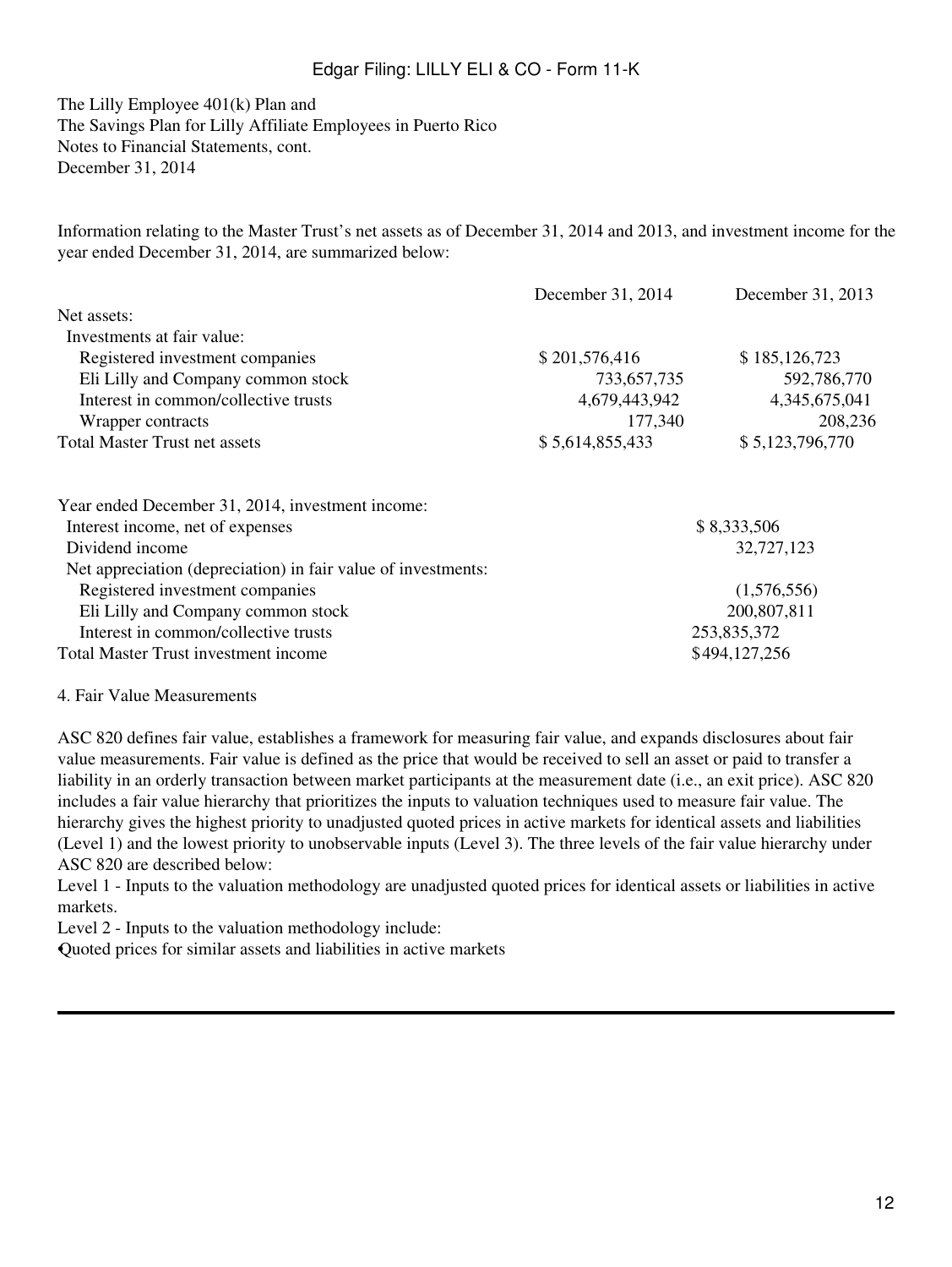The Lilly Employee 401(k) Plan and The Savings Plan for Lilly Affiliate Employees in Puerto Rico Notes to Financial Statements, cont. December 31, 2014

•Quoted prices for identical or similar assets or liabilities in markets that are not active

• **commonly** quoted intervals) Inputs other than quoted prices that are for the assets or liabilities (e.g., interest rate and yield curve quotes at

Inputs that are derived principally from or corroborated by observable market data by correlation or other means If the asset or liability has a specified (contractual) term, the Level 2 input must be observable for substantially the full term of the asset or liability.

Level 3 - Inputs to the valuation methodology are unobservable and significant to the fair value measurement. The level in the fair value hierarchy within which the fair value measurement is classified is determined based upon the lowest level of input that is significant to the fair value measurement in its entirety.

The following is a description of the valuation techniques and inputs used for each major class of assets and liabilities measured at fair value:

year end, as quoted in the active market, and are classified within Level 1 of the valuation hierarchy. Registered investment companies (mutual funds) - Valued at the net asset value (NAV) of shares held by the Plans at

**EXECUTE 1** and Company Common stock valued at a classified within Level 1 of the valuation hierarchy. Eli Lilly and Company common stock - Valued at the closing price reported on the New York Stock Exchange and is

• investment strategies of the Plans' common/collective trusts vary based on the investment objectives of the asset Interest in common/collective trusts - Represents interests in pooled investment vehicles designed primarily for collective investment of employee benefit trusts. The fair value of the investment in this category has been estimated using the NAV per unit provided by the fund managers. The unit values are based on the fair value of the underlying assets, which are principally equity and fixed-income securities, short-term investments, and real estate. The classes of which they are part. Such strategies include investments in fixed-income securities and investments in equity securities for growth and value objectives, investment portfolios that replicate equity market indices, and investments in international markets. Redemption restrictions range from 1 to 30 days, and there were no unfunded commitments in this investment category. These investments are classified within Level 2 of the valuation. • cost, projected for the duration of the associated portfolio, and are classified within Level 3 of the valuation hierarchy. Synthetic GIC wrapper contracts - Determined using the discounted difference between replacement cost and actual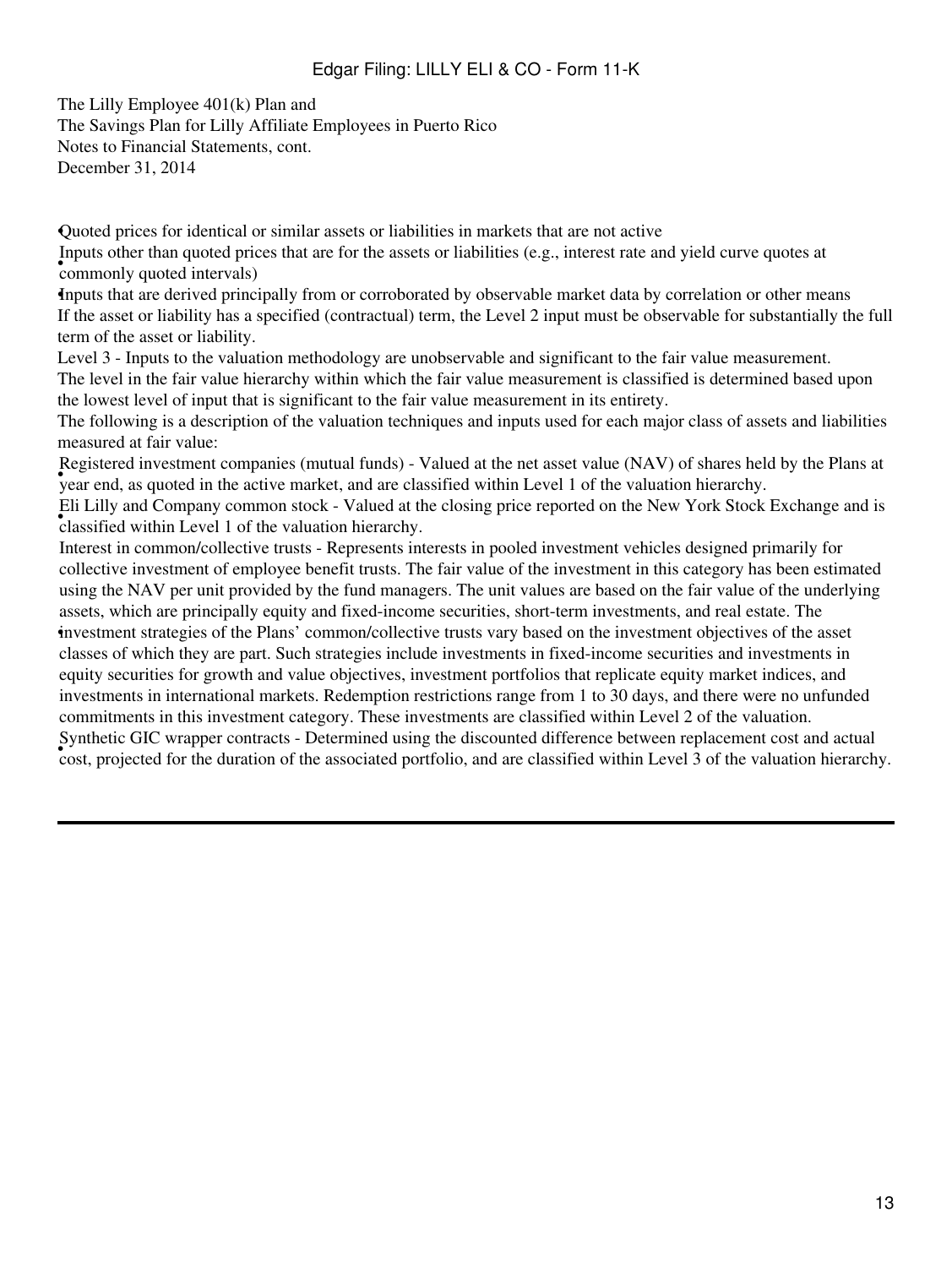The Lilly Employee 401(k) Plan and The Savings Plan for Lilly Affiliate Employees in Puerto Rico Notes to Financial Statements, cont. December 31, 2014

The valuation methodologies described above may produce a fair value calculation that may not be indicative of net realizable value or reflective of future fair values. Furthermore, while the Plans believe their valuation methods are appropriate and consistent with those of other market participants, the use of different methodologies or assumptions to determine the fair value of certain financial instruments could result in a different fair value measurement at the reporting date. There have been no changes in the methodologies used at December 31, 2014 and 2013. The following table sets forth by level, within the fair value hierarchy, the Master Trust assets carried at fair value as of December 31, 2014:

|                                                                         | Level 1       | Level 2                          | Level 3        | Total                            |
|-------------------------------------------------------------------------|---------------|----------------------------------|----------------|----------------------------------|
| Registered investment companies:                                        |               |                                  |                |                                  |
| Short-term investments                                                  | \$11,893,009  | $$ -$                            | $\mathcal{S}-$ | \$11,893,009                     |
| Equity                                                                  | 147, 352, 360 |                                  |                | $-147,352,360$                   |
| Fixed income                                                            | 42,331,047    |                                  |                | $-42,331,047$                    |
| Eli Lilly and Company common stock                                      | 733,657,735   |                                  |                | $-733,657,735$                   |
| Interest in common/collective trusts:                                   |               |                                  |                |                                  |
| U.S. equities                                                           |               | $-1,886,986,096$                 |                | $-1,886,986,096$                 |
| International equities                                                  |               | $-958,611,815$                   |                | $-958,611,815$                   |
| Fixed income                                                            |               | $-660,819,317$                   |                | $-660,819,317$                   |
| Real estate                                                             |               | $-133,317,821$                   |                | $-133,317,821$                   |
| Commodities                                                             |               | $-70,586,807$                    |                | $-70,586,807$                    |
| Short-term investments                                                  |               | $-9,244,332$                     |                | $-9,244,332$                     |
| Short-term investments (stable value<br>fund)                           |               | $-36,058,329$                    |                | $-36,058,329$                    |
| Corporate bonds (stable value fund)<br>Public bonds (stable value fund) |               | $-104,979,060$<br>$-818,840,365$ |                | $-104,979,060$<br>$-818,840,365$ |
| Synthetic GIC wrapper contracts                                         |               |                                  | $-177,340$     | 177,340                          |
| Total Master Trust assets at fair value                                 | \$935,234,151 | \$4,679,443,942                  | \$177,340      | \$5,614,855,433                  |
|                                                                         |               |                                  |                |                                  |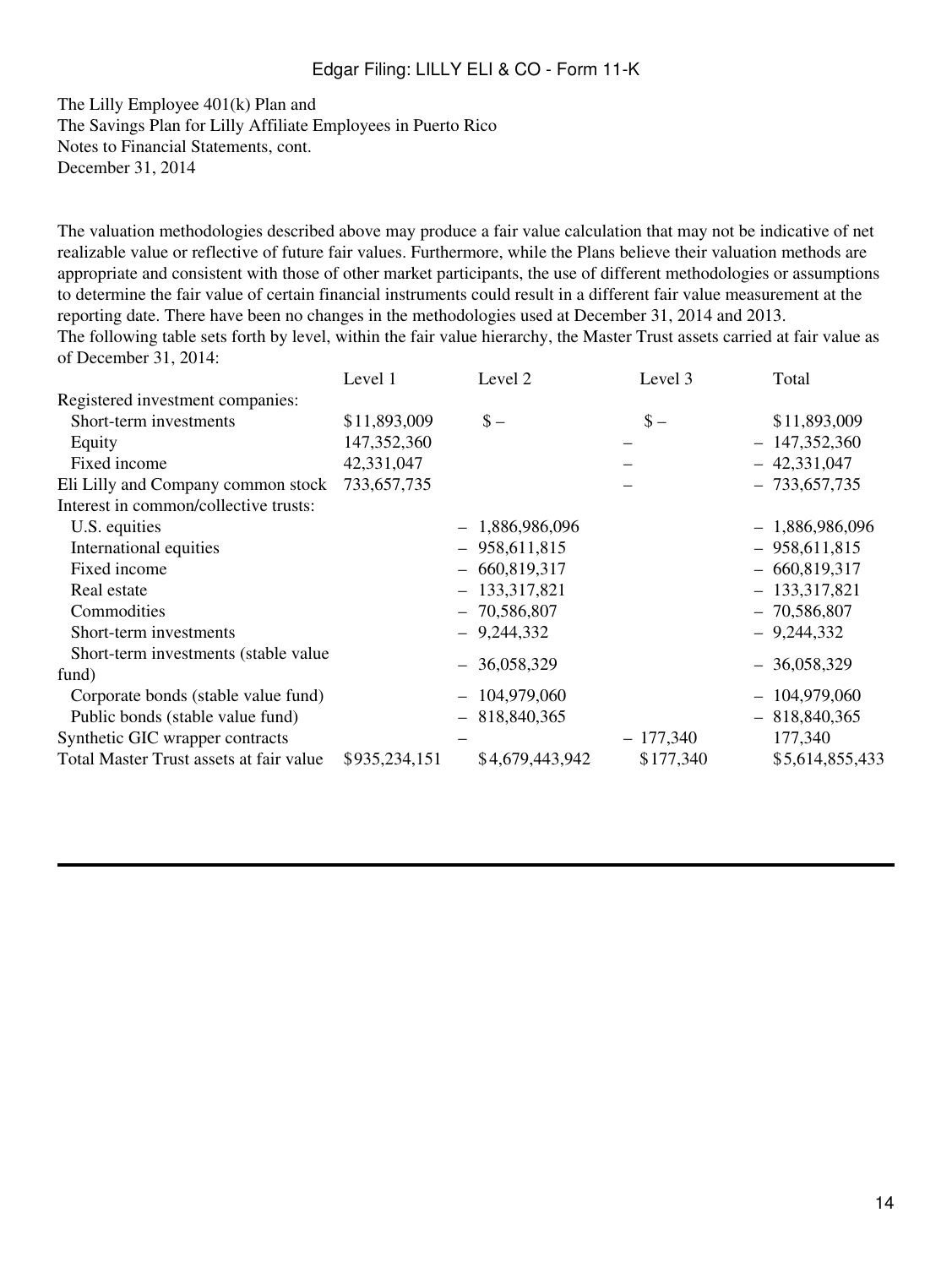The Lilly Employee 401(k) Plan and The Savings Plan for Lilly Affiliate Employees in Puerto Rico Notes to Financial Statements, cont. December 31, 2014

The following table sets forth by level, within the fair value hierarchy, the Master Trust assets carried at fair value as of December 31, 2013:

|                                         | Level 1       | Level 2          | Level 3        | Total            |
|-----------------------------------------|---------------|------------------|----------------|------------------|
| Registered investment companies:        |               |                  |                |                  |
| Short-term investments                  | \$11,477,857  | $S -$            | $\mathcal{S}-$ | \$11,477,857     |
| Equity                                  | 134,772,254   |                  |                | $-134,772,254$   |
| Fixed income                            | 38,876,612    |                  |                | $-38,876,612$    |
| Eli Lilly and Company common stock      | 592,786,770   |                  |                | $-592,786,770$   |
| Interest in common/collective trusts:   |               |                  |                |                  |
| U.S. equities                           |               | $-1,694,118,558$ |                | $-1,694,118,558$ |
| International equities                  |               | $-919,203,253$   |                | $-919,203,253$   |
| Fixed income                            |               | $-546,103,569$   |                | $-546,103,569$   |
| Real estate                             |               | $-109,458,283$   |                | $-109,458,283$   |
| Commodities                             |               | $-69,671,472$    |                | $-69,671,472$    |
| Short-term investments                  |               | $-4,392,326$     |                | $-4,392,326$     |
| Short-term investments (stable value)   |               |                  |                |                  |
| fund)                                   |               | $-8,573,698$     |                | $-8,573,698$     |
| Corporate bonds (stable value fund)     |               | 112,241,035      |                | $-112,241,035$   |
| Public bonds (stable value fund)        |               | $-881,912,847$   |                | $-881,912,847$   |
| Synthetic GIC wrapper contracts         |               |                  | $-208,236$     | 208,236          |
| Total Master Trust assets at fair value | \$777,913,493 | \$4,345,675,041  | \$208,236      | \$5,123,796,770  |

The table below sets forth a summary of changes in the fair value of the Master Trust Level 3 assets for the year ended December 31, 2014:

Synthetic GIC Wrapper Contracts

| Fair value at the beginning of the year | \$208,236 |
|-----------------------------------------|-----------|
| Unrealized losses                       | (30.896)  |
| Fair value at the end of the year       | \$177,340 |

There were no purchases, sales, settlements, or transfers of Level 3 investments during 2014.

The Plans also hold other assets not measured at fair value on a recurring basis, including employer contributions receivable. The fair value of these assets approximates the carrying amounts in the accompanying financial statements due to the short maturity of the instruments. Under the fair value hierarchy, these financial instruments are valued primarily using Level 2 inputs.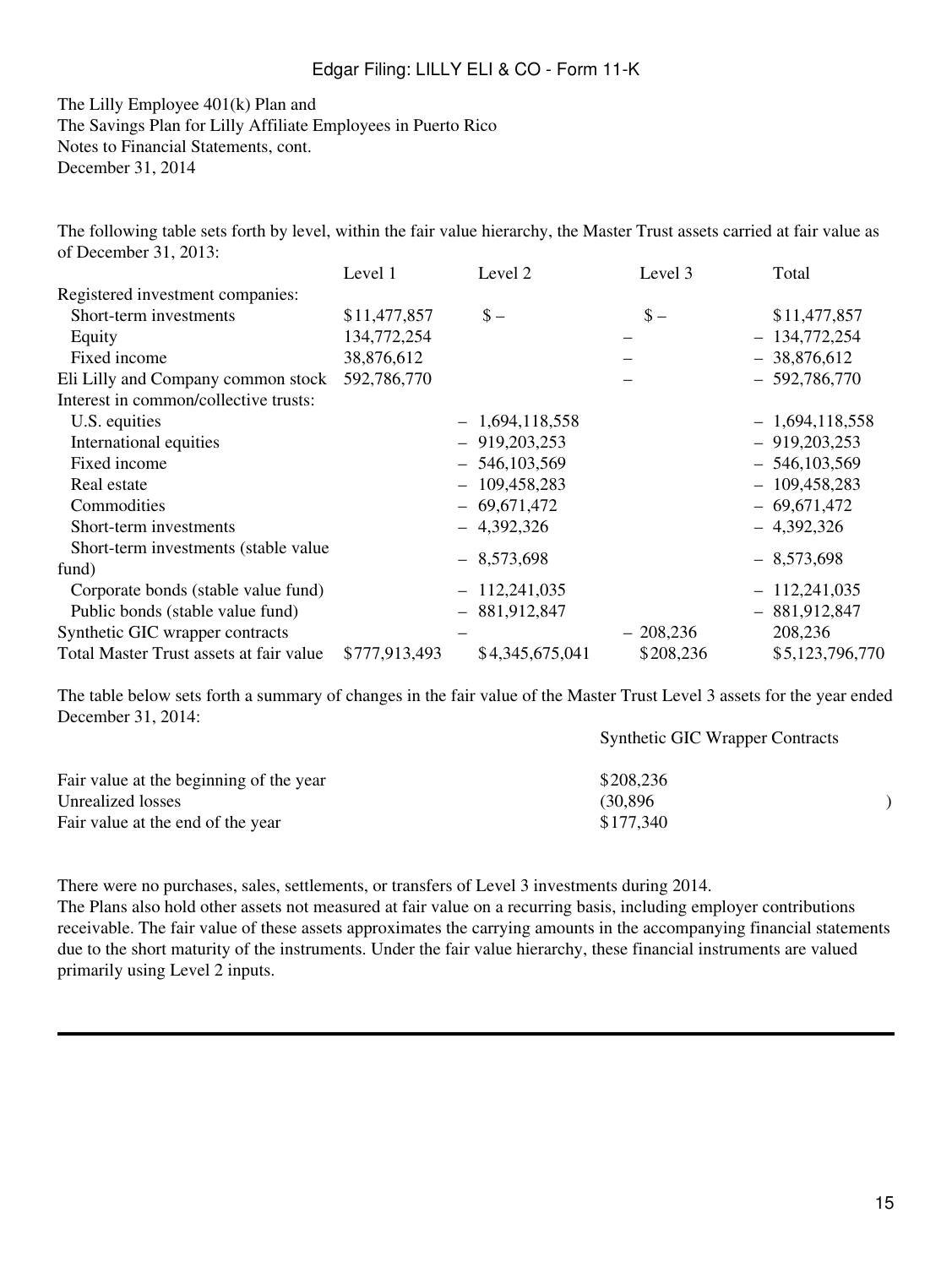The Lilly Employee 401(k) Plan and The Savings Plan for Lilly Affiliate Employees in Puerto Rico Notes to Financial Statements, cont. December 31, 2014

#### 5. Income Tax Status

The 401(k) Plan has received a determination letter from the IRS dated July 30, 2014, stating that the 401(k) Plan is qualified under Section 401(a) of the Internal Revenue Code (the Code), and therefore the related trust is exempt from taxation. Subsequent to the issuance of the determination letter, the 401(k) Plan was amended and restated. Once qualified, the  $401(k)$  Plan is required to operate in conformity with the Code to maintain its qualification. The plan administrator believes that the  $401(k)$  Plan, as amended and restated, is being operated in compliance with applicable requirements of the Code and, therefore, believes that the 401(k) Plan is qualified and the related trust is tax exempt. The Puerto Rico Plan has applied for but has not yet received a determination letter from the Commonwealth of Puerto Rico's Department of Treasury stating that the Puerto Rico Plan is qualified under Section 1081.01 of the Internal Revenue Code for a New Puerto Rico (the Puerto Rico Code). On March 24, 2014, and on April 14, 2015, for subsequent amendments, the Puerto Rico Plan applied for a determination letter from the Commonwealth of Puerto Rico's Department of Treasury to confirm that it is qualified under this applicable section of the Puerto Rico Code. The plan administrator believes that the Puerto Rico Plan has been designed to comply with and is operating in accordance with the applicable requirements of the Puerto Rico Code and therefore, believes the Puerto Rico Plan is qualified and the related trust is tax-exempt.

U.S. GAAP requires plan management to evaluate uncertain tax positions taken by the Plans. The financial statement effects of a tax position are recognized when the position is more likely than not, based on technical merits, to be sustained upon examination by the IRS. The plan administrator has analyzed the tax positions taken by the Plans and has concluded that as of December 31, 2014, there are no uncertain positions taken or expected to be taken. The Plans have recognized no interest or penalties related to uncertain tax positions. The Plans are subject to routine audits by taxing jurisdictions; however, there are currently no audits for any tax periods in progress. The plan administrator believes that the Plans are no longer subject to income tax examinations for years prior to 2011.

#### 6. Risks and Uncertainties

The Plans invest in various investment securities. Investment securities are exposed to various risks such as interest rate, market, and credit risks. Due to the level of risk associated with certain investment securities, it is at least reasonably possible that changes in the values of investment securities will occur in the near term and that such changes could materially affect participants' account balances and the amounts reported in the statements of net assets available for benefits.

#### 7. Transactions With Related Parties

During 2014, the 401(k) Plan received \$20,764,208 in cash dividends from the Company on the common stock of the Company owned by the 401(k) Plan. During 2014, the Puerto Rico Plan received \$949,867 in cash dividends from the Company on the common stock of the Company owned by the Puerto Rico Plan.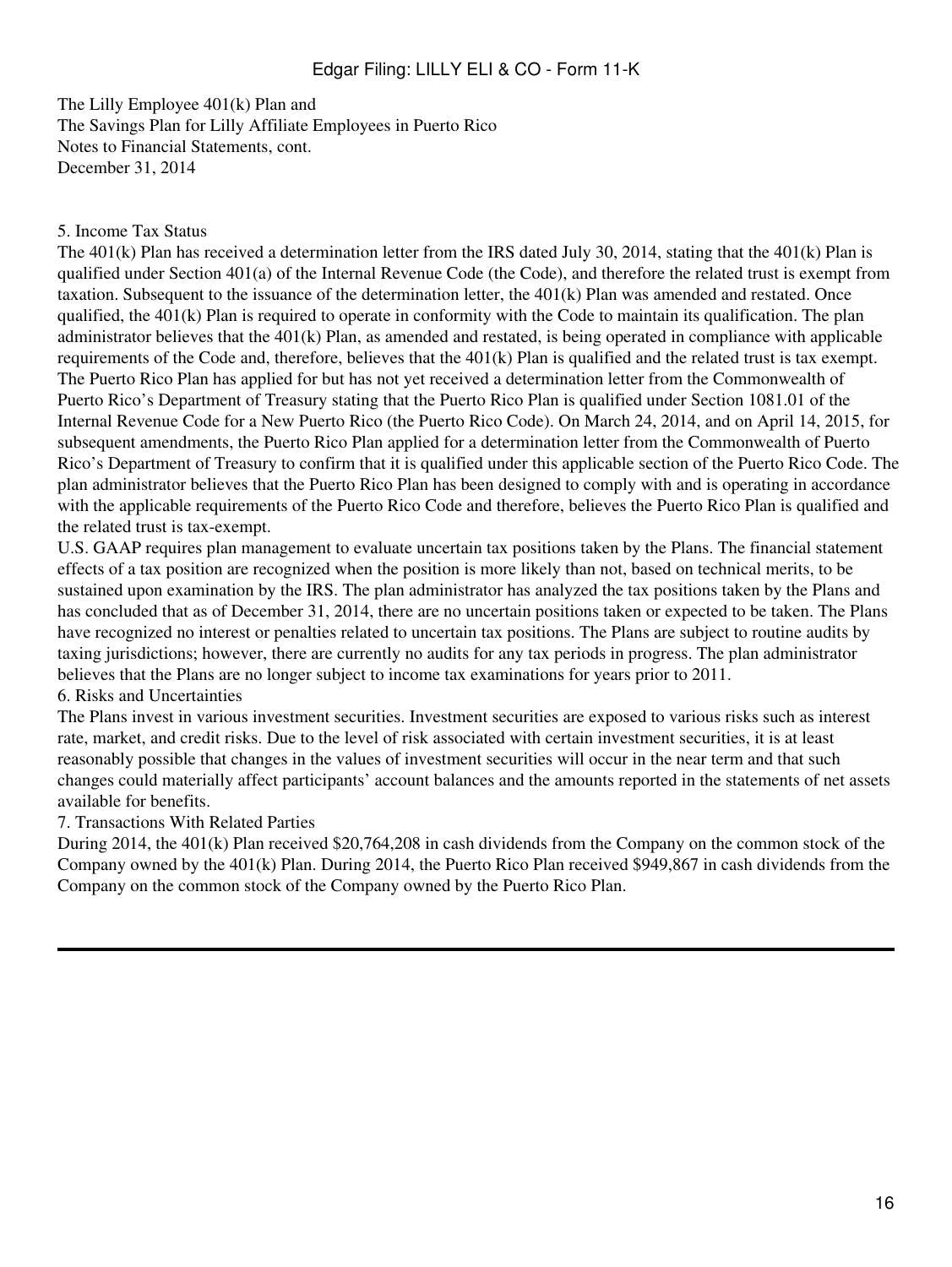The Lilly Employee 401(k) Plan and The Savings Plan for Lilly Affiliate Employees in Puerto Rico Notes to Financial Statements, cont. December 31, 2014

8. Reconciliation of the Financial Statements to the Form 5500

The following are reconciliations of net assets available for benefits as of December 31, 2014 and 2013, and the net increase in net assets available for benefits for the year ended December 31, 2014, with the corresponding amounts in the Form 5500.

| December 31, 2014                                                                               |  |
|-------------------------------------------------------------------------------------------------|--|
|                                                                                                 |  |
| Net assets available for benefits at year end, as reported in the                               |  |
| \$5,505,569,027<br>\$156,191,155<br>accompanying financial statements                           |  |
| Adjustment from contract value to fair value for fully                                          |  |
| benefit-responsive investment contracts<br>184,457<br>6,699                                     |  |
| Distributions accrued on Form 5500 at year end<br>(128, 018)<br>(5,796,303)                     |  |
| \$156,069,836<br>Net assets available for benefits at year end per Form 5500<br>\$5,499,957,181 |  |

|                                                                   | $401(k)$ Plan   | Puerto Rico Plan |  |
|-------------------------------------------------------------------|-----------------|------------------|--|
| December 31, 2013                                                 |                 |                  |  |
| Net assets available for benefits at year end, as reported in the |                 |                  |  |
| accompanying financial statements                                 | \$5,037,279,674 | \$136,242,174    |  |
| Adjustment from contract value to fair value for fully            |                 |                  |  |
| benefit-responsive investment contracts                           | (4,581,895)     | (163, 539)       |  |
| Distributions accrued on Form 5500 at year end                    | (2,548,384)     | (100,940)        |  |
| Net assets available for benefits at year end per Form 5500       | \$5,030,149,395 | \$135,977,695    |  |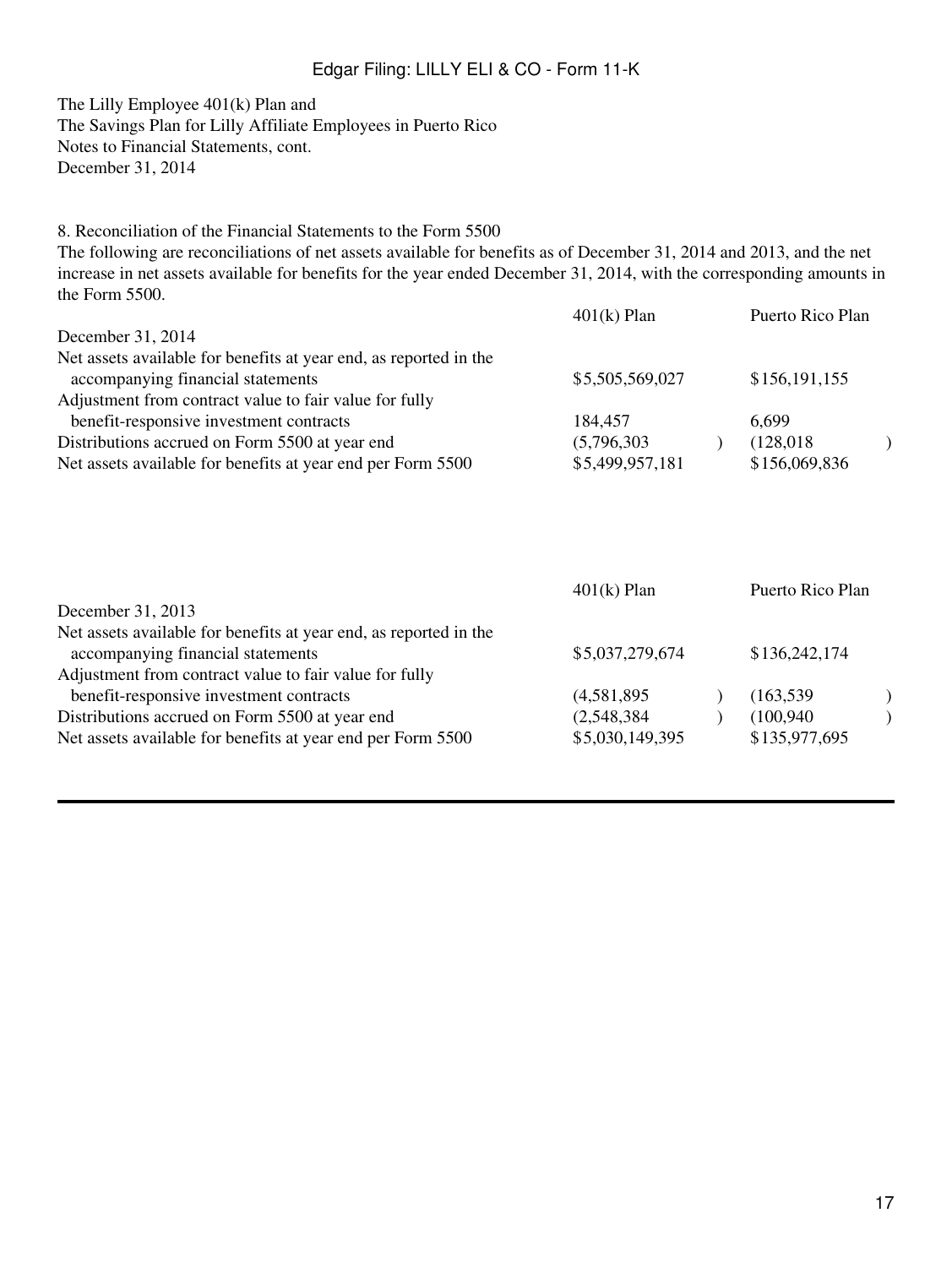The Lilly Employee 401(k) Plan and The Savings Plan for Lilly Affiliate Employees in Puerto Rico Notes to Financial Statements, cont. December 31, 2014

| 8. Reconciliation of the Financial Statements to the Form 5500                     |               |                  |  |
|------------------------------------------------------------------------------------|---------------|------------------|--|
|                                                                                    | $401(k)$ Plan | Puerto Rico Plan |  |
| Year Ended December 31, 2014                                                       |               |                  |  |
| Net increase in net assets available for benefits, as reported in                  |               |                  |  |
| the accompanying financial statements                                              | \$468,289,353 | \$19,948,981     |  |
| Adjustment from contract value to fair value for fully                             |               |                  |  |
| benefit-responsive investment contracts at December 31, 2014                       | 184.457       | 6,699            |  |
| Adjustment from contract value to fair value for fully                             |               |                  |  |
| benefit-responsive investment contracts at December 31, 2013                       | 4,581,895     | 163,539          |  |
| Distributions accrued on Form 5500 at December 31, 2014                            | (5,796,303)   | (128,018)        |  |
| Distributions accrued on Form 5500 at December 31, 2013                            | 2,548,384     | 100,940          |  |
| Net increase in net assets available for benefits, as reported on<br>the Form 5500 | \$469,807,786 | \$20,092,141     |  |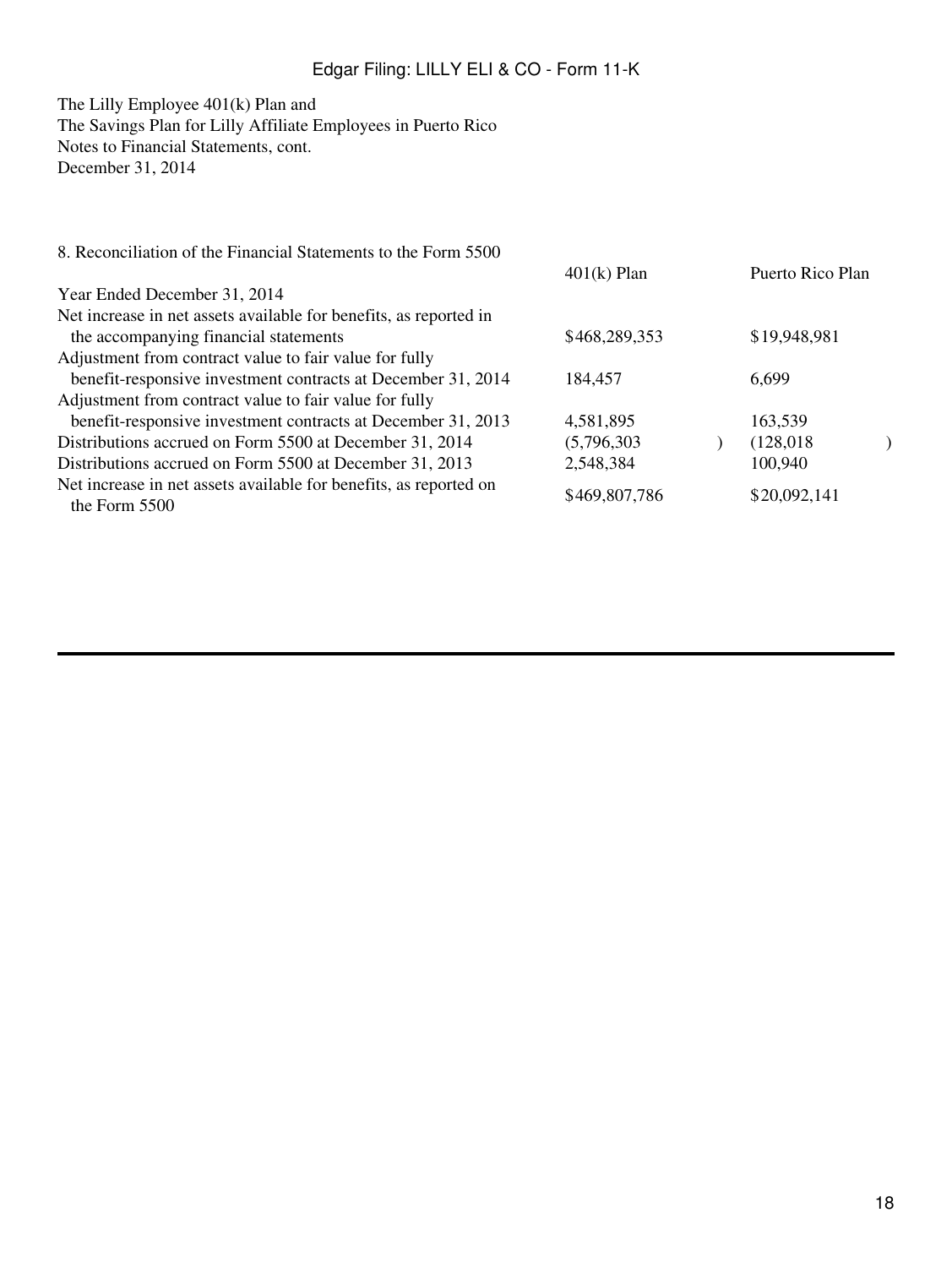Supplemental Schedules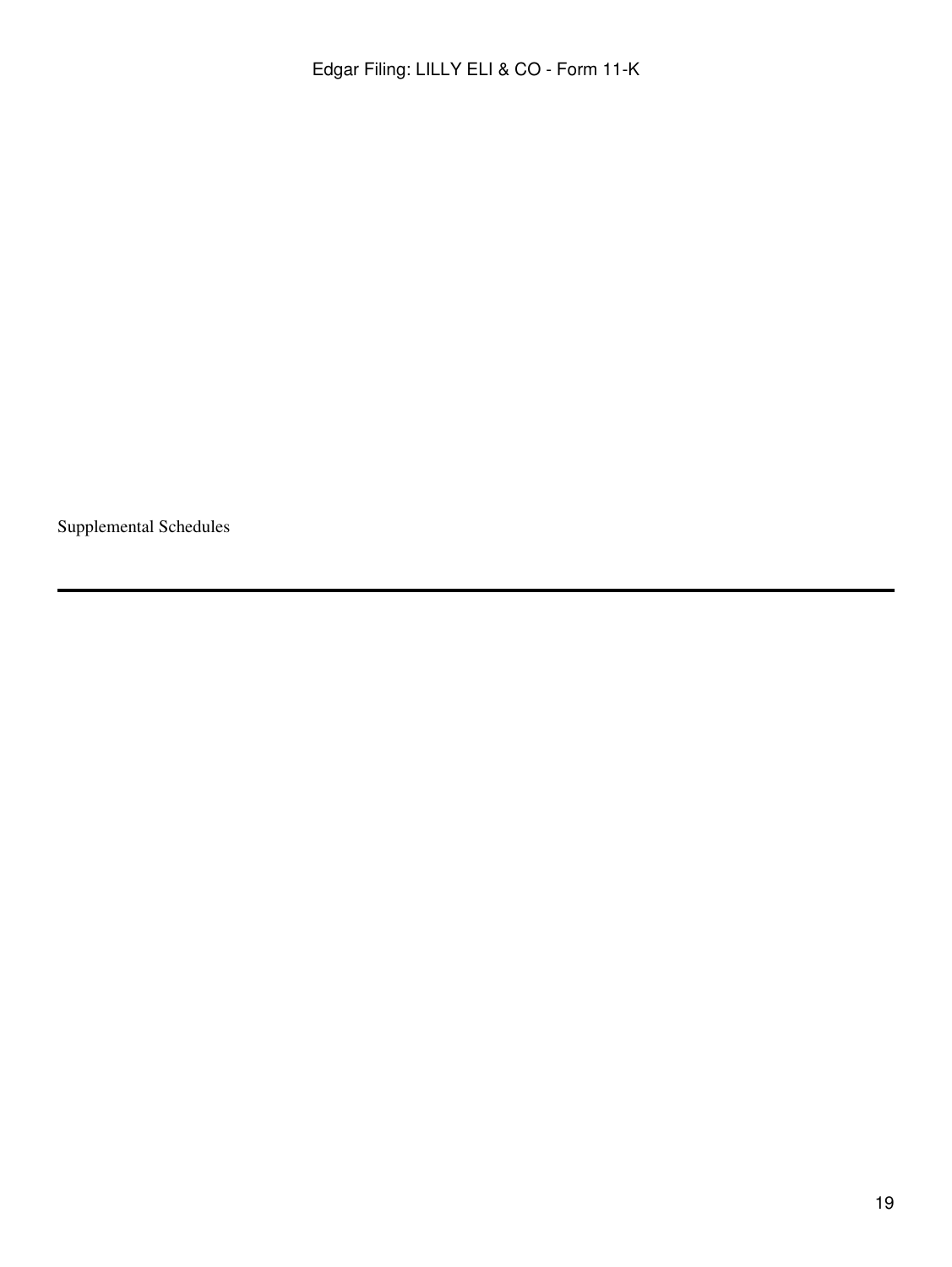The Lilly Employee 401(k) Plan

EIN 35-0470950 Plan No. 002

Schedule H, Line 4i – Schedule of Assets (Held at End of Year)

December 31, 2014

Identity of Issue, Borrower, Interest, Par, or Current Lessor, or Similar Party **Maturity Value** Value Value Value

Notes receivable from participants\* Interest rates ranging

\*Parties in interest.

Description of Investments, Including Maturity Date, Rate of<br>Interest, Par, or

from 4.25% to 10.00% \$ 35,407,612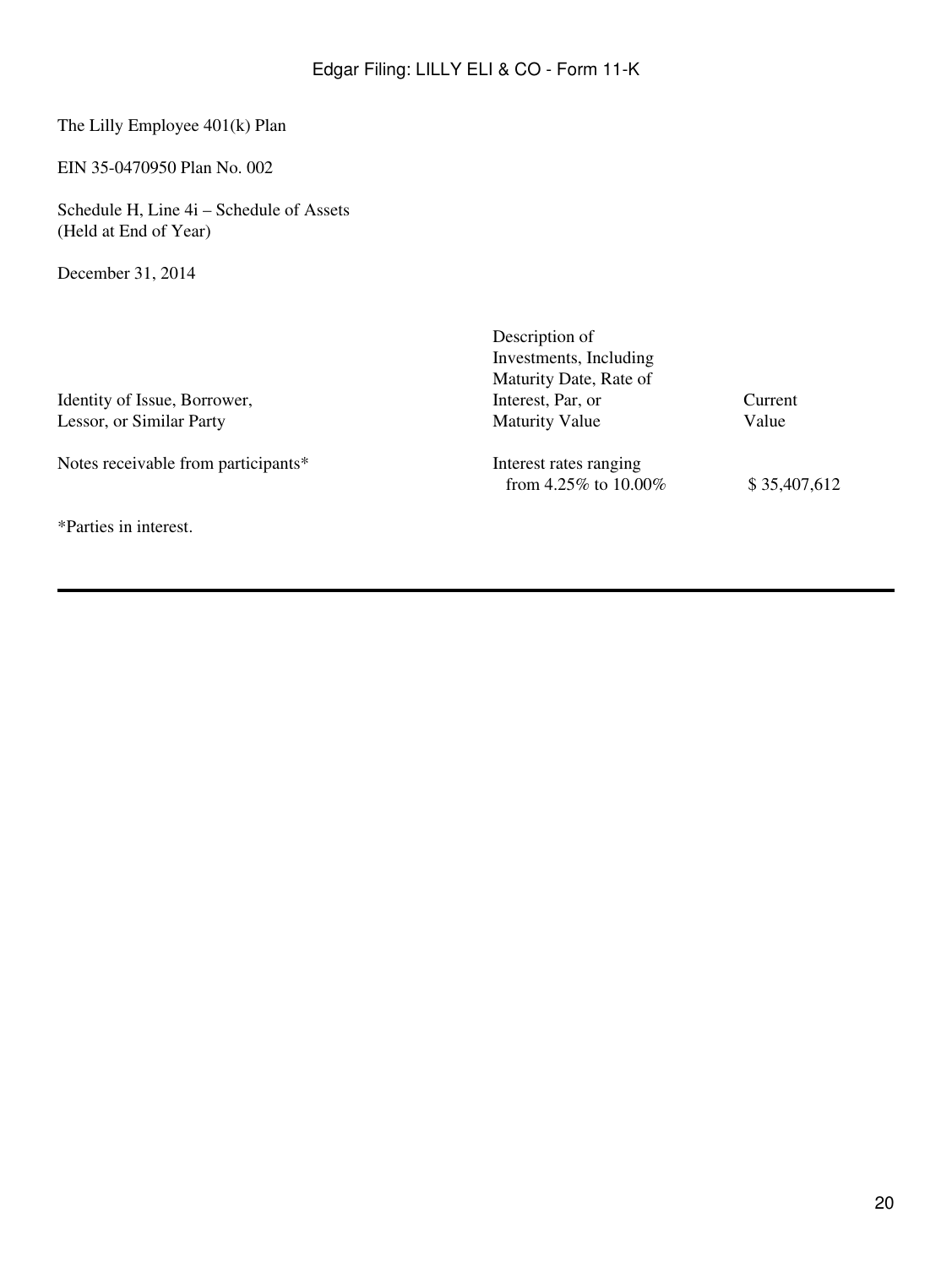The Savings Plan for Lilly Affiliate Employees in Puerto Rico

EIN 98-0167031 Plan No. 004

Schedule H, Line 4i – Schedule of Assets (Held at End of Year)

December 31, 2014

Identity of Issue, Borrower, Interest, Par, or Current Lessor, or Similar Party **Maturity Value** Value Value Value

Notes receivable from participants\* Interest rates ranging

\*Parties in interest.

Description of Investments, Including Maturity Date, Rate of<br>Interest, Par, or

from 4.25% to 9.50% \$ 3,065,480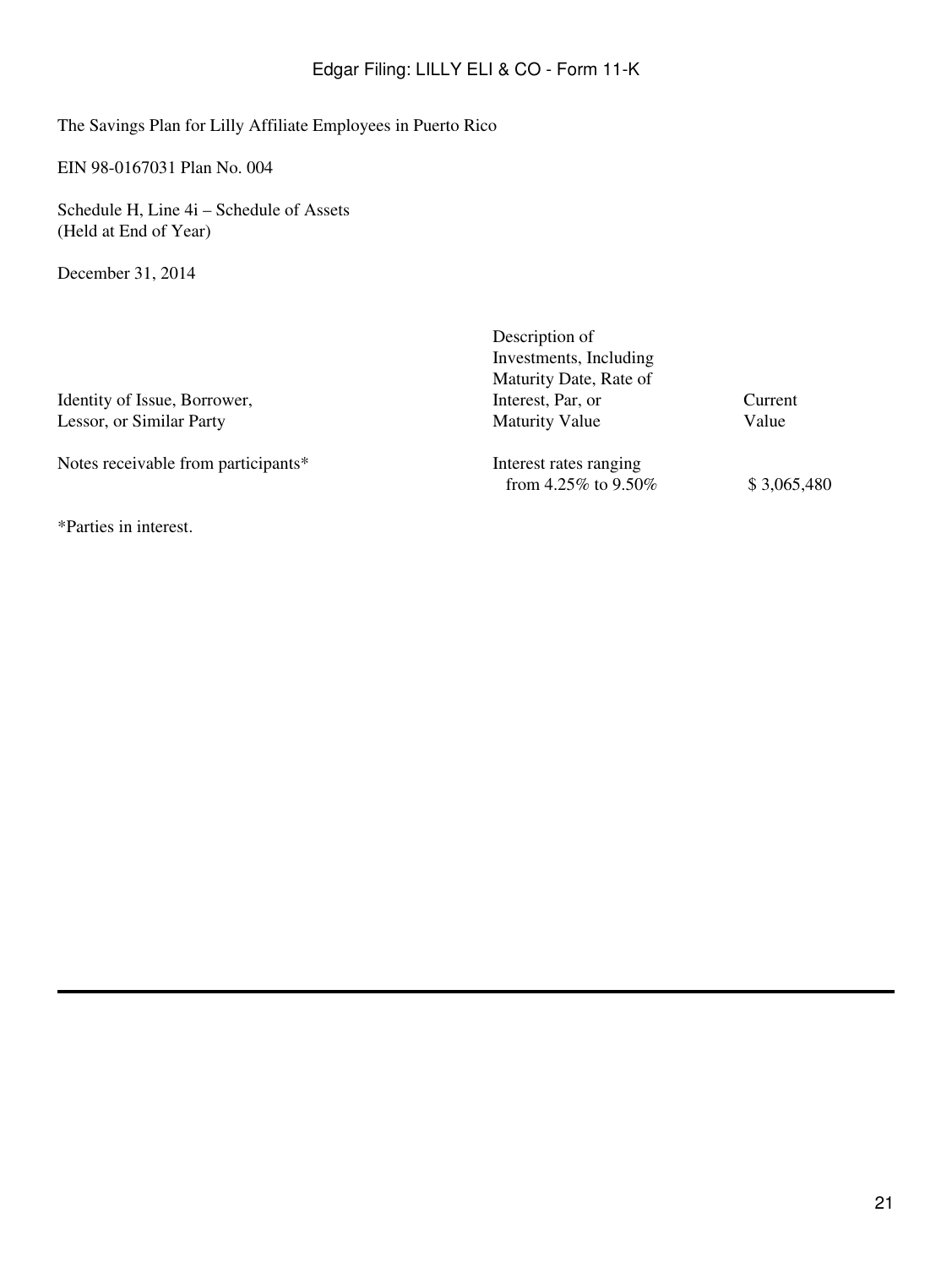#### SIGNATURES

Pursuant to the requirements of the Securities Exchange Act of 1934, the trustees (or other persons who administer the Plans) have duly caused this annual report to be signed on its behalf by the undersigned hereunto duly authorized.

The Lilly Employee 401(k) Plan

Date: June 23, 2015 By:/s/ Stacey M. Roberson Stacey M. Roberson Employee Benefits Committee

The Savings Plan for Lilly Affiliate Employees in Puerto Rico

Date: June 23, 2015 By:/s/ Stacey M. Roberson Stacey M. Roberson Employee Benefits Committee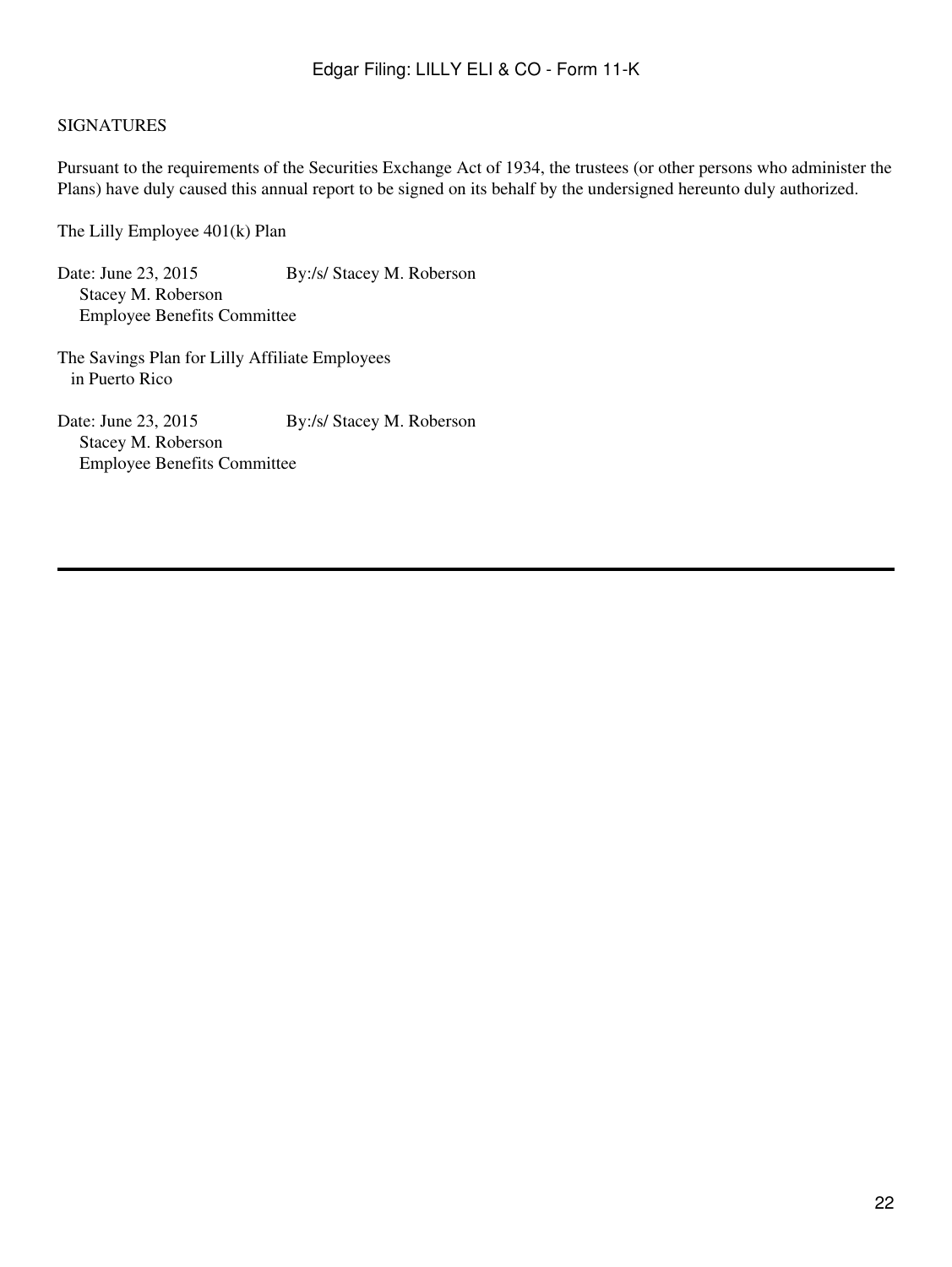Exhibit Index

Exhibit Description

23 Consent of Independent Registered Public Accounting Firm